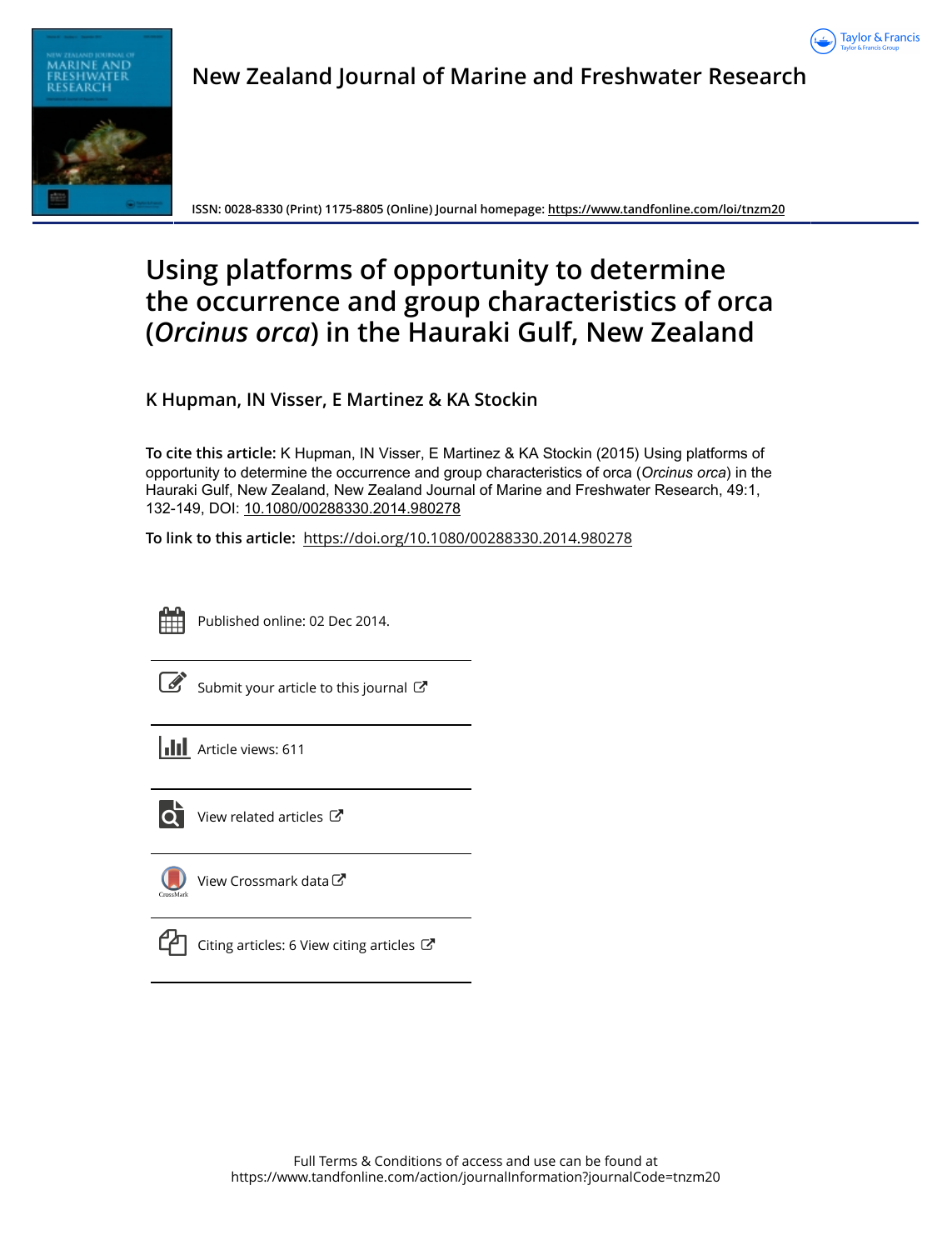

# RESEARCH ARTICLE

# Using platforms of opportunity to determine the occurrence and group characteristics of orca (Orcinus orca) in the Hauraki Gulf, New Zealand

K Hupman<sup>a</sup>\*, IN Visser<sup>b</sup>, E Martinez<sup>a,c</sup> and KA Stockin<sup>a</sup>

<sup>a</sup>Coastal-Marine Research Group, Institute of Natural and Mathematical Sciences, Massey University, Albany, New Zealand; <sup>b</sup>Orca Research Trust, Whangarei, New Zealand; <sup>c</sup>Pacific Whale Foundation, Wailuku, HI, USA

(Received 2 July 2014; accepted 20 October 2014)

We present the first fine-scale data relating to the occurrence and group characteristics for killer whales (Orcinus orca) in the Hauraki Gulf, New Zealand, as observed from a platform of opportunity (PoP). Group size and composition were examined in relation to water depth and sea surface temperature (SST). From 2000 to 2010, 119 orca encounters were recorded, involving 1 to 18 animals. The encounter rate varied seasonally, being highest in austral spring and lowest in summer. Water depth in which whales were observed was significantly affected by group composition. Sixty-seven percent of groups contained immature animals. Group size was highly skewed towards smaller groups comprising two animals. While this study illustrates that PoPs can be used to indicate the occurrence and group characteristics of highly mobile social species, biases clearly exist. Through identifying such inaccuracies, we present recommendations on how future data should be collected to minimise error and improve datasets for scientific use.

Keywords: Hauraki Gulf; killer whale; New Zealand; occurrence; Orcinus orca; platforms of opportunity

## Introduction

In the study of cetaceans, vessels typically used for data collection include independent research vessels and platforms of opportunity (PoPs). The type of research vessel greatly influences the study design, methods of data collection, and the accuracy of how marine mammal behavioural responses can be observed and recorded (Bejder & Samuels [2003](#page-14-0)). Sightings are sometimes made from more than one observation platform in an effort to reduce bias in estimations (Cheney et al. [2012\)](#page-14-0) and assess the effects of tourism (Bejder & Samuels [2003](#page-14-0)). However, a common design error occurs when research vessels and observational methods are mismatched, which often results in biased data (e.g. Evans & Hammond [2004;](#page-15-0) Hauser et al. [2006\)](#page-15-0).

The use of an independent vessel allows research design to be controlled in a number of ways. First, researchers are able to follow individual animals and determine the duration of a focalfollow (e.g. Stockin et al. [2008a;](#page-17-0) Cheney et al. [2012;](#page-14-0) Augusto et al. [2013\)](#page-14-0). Second, researchers are able to choose from a selection of several experimental designs, such as the presence or absence of other vessels (e.g. Lusseau [2004;](#page-16-0) Neumann & Orams [2006;](#page-16-0) Christiansen et al. [2010](#page-14-0); Peters et al. [2012\)](#page-17-0). Third, spatial and temporal coverage are not restricted, which can be highly advantageous for cetacean surveys (Redfern et al. [2006](#page-17-0)). However, while the use of an independent research vessel is likely to be the best platform to obtain de‐ tailed information, it can be an expensive option (Davidson et al. [2014\)](#page-15-0). This is especially true if the

<sup>\*</sup>Corresponding author. Email: [k.rankmore@massey.ac.nz](mailto:k.rankmore@massey.ac.nz)

<sup>© 2014</sup> The Royal Society of New Zealand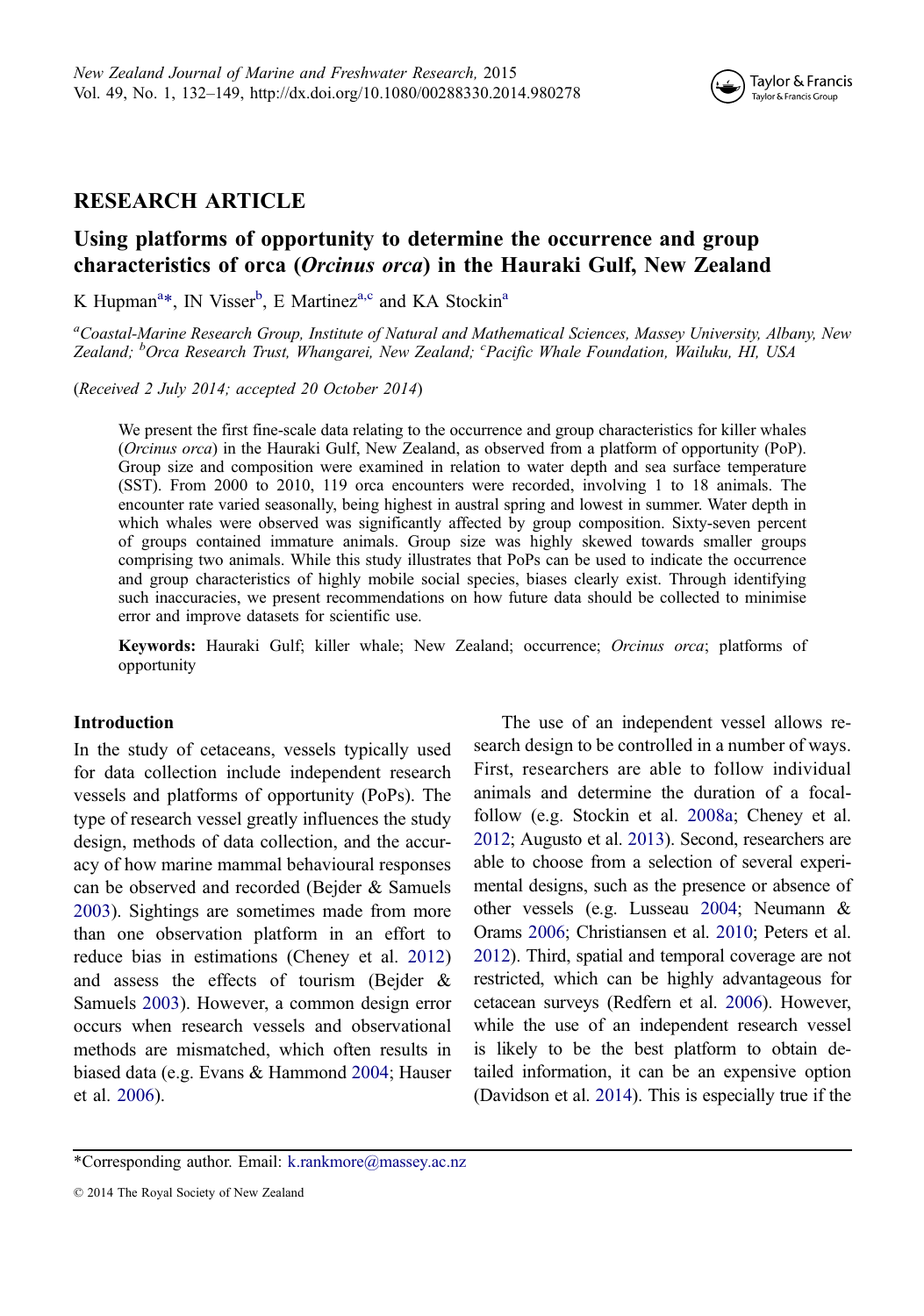target species is not resident within the region and thus only intermittently encountered within the study area.

The application of 'citizen science' as an ecological research tool has increased in popularity in recent years, due to its ability to extend the spatial and temporal scope of analyses far beyond the limits of traditional field studies (Dickinson et al. [2010](#page-15-0); Wilson et al. [2013](#page-18-0)). Likewise, the use of opportunistic platforms for data collection has been increasingly recognised as providing an alternative means for scientific data collection on cetaceans (e.g. Williams et al. [2006;](#page-18-0) Ingram et al. [2007](#page-15-0); Macleod et al. [2009](#page-16-0); Stockin et al. [2009;](#page-17-0) de Boer [2010](#page-15-0); Wiseman et al. [2011](#page-18-0); Eyre & Frizell [2012;](#page-15-0) Isojunno et al. [2012](#page-16-0); Palacios et al. [2012](#page-16-0); Davidson et al. [2014\)](#page-15-0). Such platforms can include large shipping vessels (Williams et al. [2006](#page-18-0)), ferries (Kiszka et al. [2007](#page-16-0); Macleod et al. [2009](#page-16-0); Arcangeli et al. [2013\)](#page-14-0), cruise ships (Compton et al. [2007](#page-15-0); Palacios et al. [2012\)](#page-16-0) and commercial tour vessels (Hauser et al. [2006](#page-15-0); Perez-Vallazza et al. [2008;](#page-17-0) Azzellino et al. [2008](#page-14-0); Stockin et al. [2009;](#page-17-0) Visser et al. [2010](#page-17-0); Wiseman et al. [2011](#page-18-0); Davidson et al. [2014\)](#page-15-0). Commercial vessels are often used as platforms for studying various aspects of cetacean biology and ecology (reviewed in Robbins [2000](#page-17-0); Robbins & Mattila [2000](#page-17-0)). For example, tour vessels have been used to good effect as a research platform in studying cetaceans, including, but not limited to, studies of mother–calf interactions (Sardi et al. [2005\)](#page-17-0), distribution (Hauser et al. [2006;](#page-15-0) Wiseman et al. [2011](#page-18-0)), sightings per unit effort (Koslovsky [2008](#page-16-0)), habitat preferences (Moura et al. [2012](#page-16-0)), occurrence (Dahood et al. [2008](#page-15-0); Stockin et al. [2008](#page-17-0)b; Davidson et al. [2014](#page-15-0)) and predation events (Visser et al. [2010](#page-17-0)). However, using such PoPs places a number of limitations on the type of data which can be collected and interpreted without the introduction of biases (Hauser et al. [2006;](#page-15-0) Wall et al. [2006](#page-18-0); Kiszka et al. [2007](#page-16-0); Wiseman et al. [2011;](#page-18-0) Moura et al. [2012](#page-16-0)).

Observations collected using PoPs include many limitations. First, PoPs may be restricted both spatially and temporally, and types of data may not be collected, due to logistical considerations of the 'parent project' (Redfern et al. [2006\)](#page-17-0). For example, Kiszka et al. [\(2007\)](#page-16-0) indicated that spatial coverage and survey effort for several toothed cetacean species throughout the English Channel and Bay of Biscay was strictly limited by the pre-determined course of the vessel. Consequently, interpretation of species' habitat preferences could not be inferred beyond the extent of the relatively fixed route used by the PoP. In addition, because research may not be the primary focus for the 'parent project', effort or vessel tracks are often unavailable, limiting the type of analyses that can be conducted. Second, a researcher is limited by the length of time spent with a focal group and how the vessel is manoeuvred around focal individuals/groups (e.g. Wall et al. [2006\)](#page-18-0). Third, only animals occurring in close proximity to the vessel can be observed, which may limit species identification and group size estimation (Palacios et al. [2012](#page-16-0)). Considering the commercial nature of many PoPs, staff can lack specific expertise with regards to marine mammal sightings (Redfern et al. [2006](#page-17-0); Moura et al. [2012\)](#page-16-0), which may affect the quality and reliability of the data (Martinez  $\&$ Stockin [2011](#page-16-0)).

Despite such limitations, there are several benefits to using PoPs. One of the important factors is that PoPs are a comparatively inexpensive way to conduct surveys on cetaceans (e.g. Evans & Hammond [2004;](#page-15-0) Kiszka et al. [2007](#page-16-0); Moura et al. [2012\)](#page-16-0). In addition, PoPs have the ability to extensively cover regions where little information is known, on a regular basis. The collection of sighting information from a PoP may be the first step in developing a species list, providing a rough measure of status and variation in seasonal abundance (Evans & Hammond [2004](#page-15-0)), and reporting an area of interest. From such information, cetacean hotspots can be identified, which could be further targeted by research vessels using a more refined survey methodology (Evans & Hammond [2004\)](#page-15-0).

While some aspects of data collection and boat movements on PoPs cannot be controlled, it is possible to prescribe how the data are collected and how some of the constraints are accounted for in analysis. For instance, Redfern et al. [\(2006](#page-17-0)) state that when modelling cetacean habitat, data collected from PoPs can be considered equivalent to information collected from research vessels, as long as data are collected by trained observers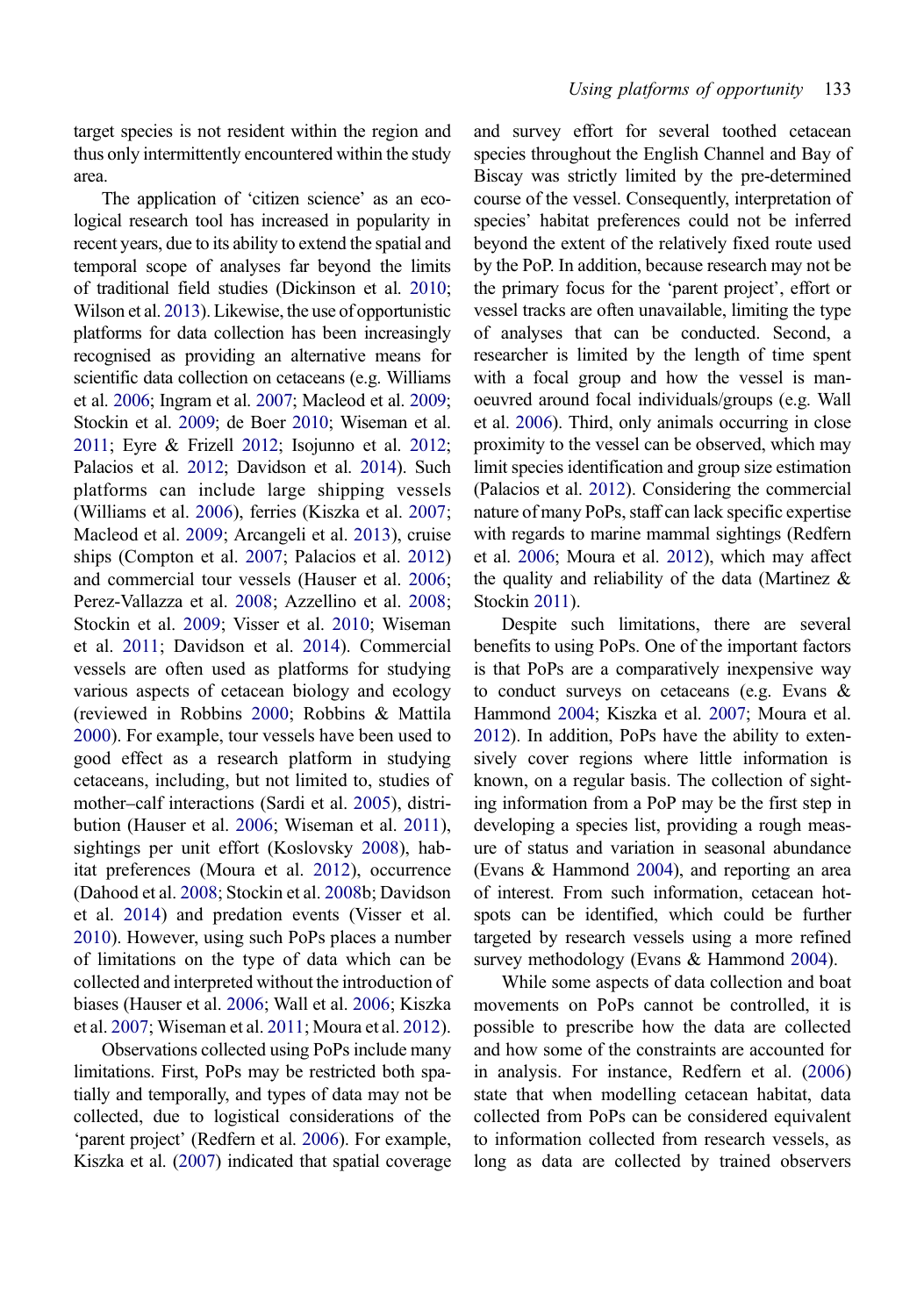following strict survey and design protocols and coverage is sufficiently broad both spatially and temporarily to illustrate habitat variability (e.g. Cañadas et al. [2005](#page-14-0)).

Collecting data on highly mobile species such as cetaceans can be challenging from any type of platform, and observing and monitoring the social interactions of cetaceans can be difficult (Sakai et al. [2011](#page-17-0)). The structure of cetacean societies varies considerably, with most dispersing from their natal group, while a smaller number remain within the same group for life (Clutton-Brock & Lukas [2012](#page-15-0)). As an example, male sperm whales (Physeter macrocephalus) leave their natal group around 6 years of age and become increasingly solitary (Connor et al. [1998\)](#page-15-0). A striking contrast can be made with the populations of killer whales or orca (Orcinus orca, herein referred to as orca) found off the northeastern Pacific, termed 'residents' (Barrett-Lennard [2000](#page-14-0)), and the populations of long-finned pilot whales (*Globicephala* melas) found off the Faeroe Islands (Amos et al. [1993](#page-14-0); Heimlich-Boran [1993\)](#page-15-0), which have never been recorded dispersing from their natal group.

When examining marine mammal social structures, the practical complexities involved in observing these animals are significant, especially given that individuals tend to be fast moving and wide ranging. Of all the cetaceans, orca are the fastest of the odontocetes, capable of average speeds of 3.6 m<sup>-1</sup> during casual swimming (Williams [2008](#page-18-0)). This is considerably faster than mysticetes, which have an average swim speed of approximately 2.1– 2.6 m  $sec^{-1}$  (Williams [2008](#page-18-0)). Another difficulty results from acoustic connectivity, where some groups which may visually appear to an observer to be isolated may actually be in acoustic contact with dispersed individuals, making the relevant social unit harder to observe (Simmonds [2006](#page-17-0)). Janik [\(2000\)](#page-16-0) determined that bottlenose dol‐ phin (Tursiops truncatus) whistles in the Moray Firth, Scotland, could be heard from up to 25 km away. Baird et al. [\(2010\)](#page-14-0) used satellite tags to monitor the movement patterns of false killer whales (Pseudorca crassidens) in the Hawaiian Islands and found that individuals sometimes dispersed over 100 km before re-associating.

Similarly, Filatova et al. [\(2006\)](#page-15-0) found that orca form 'acoustic groups', which in some cases can be separated by a distance of 10 km. As such, investigating group dynamics of highly social species such as orca can pose a challenge.

Despite the difficulties of conducting research on highly mobile predators, orca have been studied in New Zealand waters during the past two decades (see Visser [1999a,b](#page-17-0),[c,](#page-17-0) [2000,](#page-17-0) [2005;](#page-17-0) Visser & Fertl [2000;](#page-17-0) Visser et al. [2010](#page-17-0); Dwyer & Visser [2011\)](#page-15-0). Whilst the local population is small (fewer than 200 individuals; Visser [2000\)](#page-17-0), three possible subpopulations have been described (i.e. North Island only, North and South Islands, and South Island only; Visser [2000\)](#page-17-0). While their use of the Hauraki Gulf (HG) in the North Island of New Zealand has been previously noted (Visser [2000,](#page-17-0) [2007\)](#page-17-0), this study presents the first fine-scale examination that focuses on the occurrence and group characteristics for orca in this region, as observed from a PoP.

The PoP used in this study, Dolphin Explorer (hereafter referred to as DE), is a commercial tour boat offering dolphin and whale watch tours within the HG. Previous data on the New Zealand fur seal (Arctocephalus forsteri; Clemens et al. [2011](#page-15-0)), Bryde's whale (Balaenoptera edeni; Wiseman et al. [2011](#page-18-0)), bottlenose dolphins (Berghan et al. [2008](#page-14-0)) and the common dolphin (Delphinus sp.; Stockin et al. [2008b](#page-17-0); Petrella et al. [2011](#page-17-0)) have been successfully collected from this vessel.

Herein, sightings and environmental data collected in the HG from DE between 2000 and 2010 were used to assess the potential use and biases of PoPs for acquiring data on orca. By identifying the biases associated with current data acquisition methods from PoPs, we discuss recommendations on how future data collection can be improved to minimise bias associated with highly dispersed and mobile species, such as orca.

#### Materials and methods

## Study area

The HG study area (36°10′–37°10′S, 174°40′– 175° 30′E) is a large, shallow (< 60 m depth; Manighetti & Carter [1999](#page-16-0)), semi-enclosed coastal body of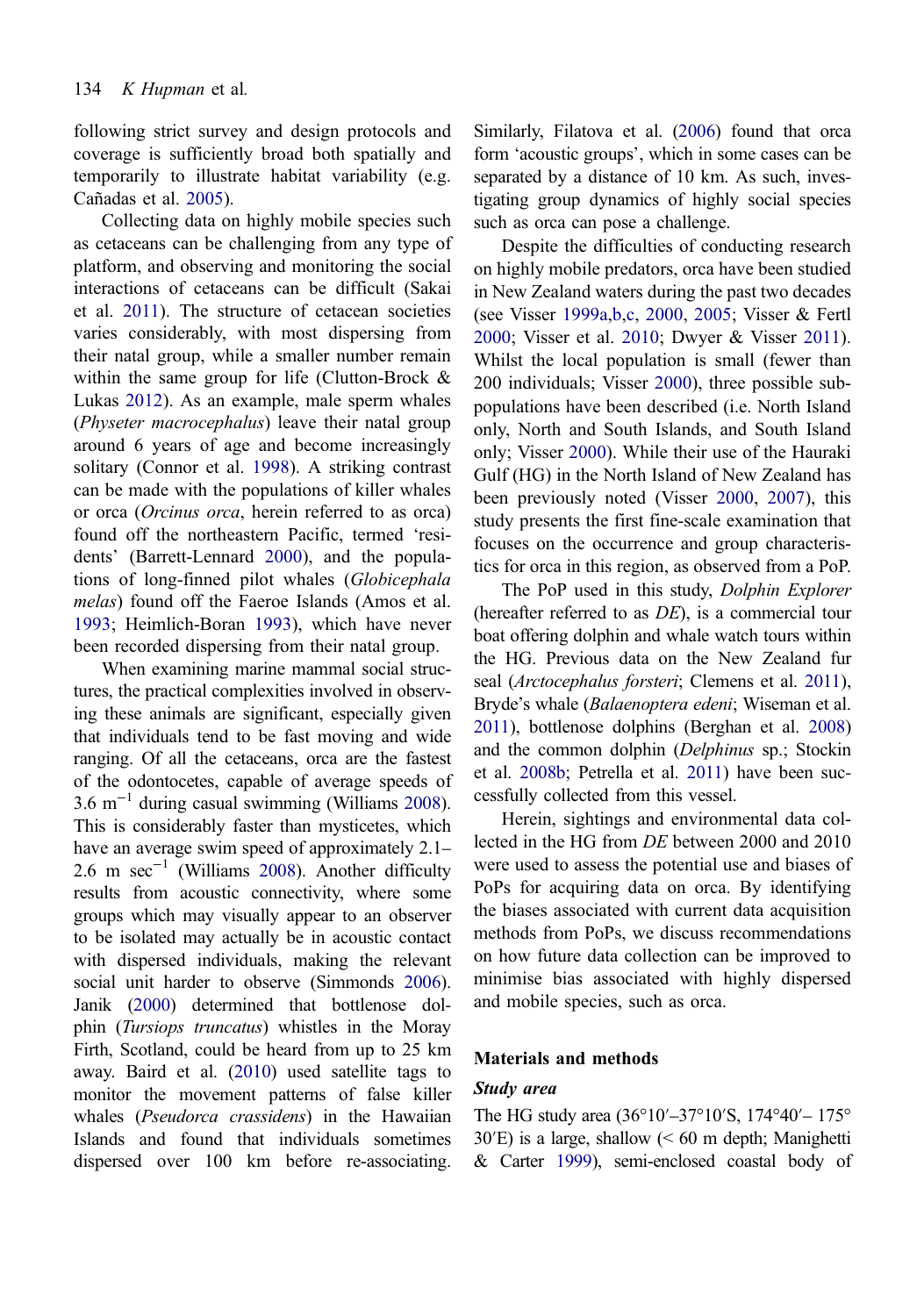

Figure 1 Location of the Hauraki Gulf, New Zealand, showing the inner and outer areas of the Hauraki Gulf (solid line) and the outer boundary of operation for the platform of opportunity used in this study, Dolphin Explorer (DE, dashed line).

temperate water, located on the northeastern coastline of the North Island, New Zealand (Fig. 1). This body of water is open to the north, landlocked to the west and south and partly protected in the east by the Coromandel Peninsula and Great Barrier Island. The boundary for this study between the Inner and Outer HG extends from Takatu Point on the east coast of the mainland to Kaiti Point on Coromandel Peninsula (Fig. 1). Sea surface temperatures (SSTs) within this region vary from approximately 14.8 °C in austral winter to approximately 21.2 °C during the austral summer (Stockin et al. [2008b\)](#page-17-0).

Ocean circulation within the study area is in‐ fluenced by the subtropical East Auckland Current (EAUC), which delivers subtropical waters to the outer HG and its continental shelf (Stanton & Sutton [2003](#page-17-0); Sikes et al. [2009](#page-17-0)). Strong coastal upwellings make the study area an extremely productive (Booth & Søndergaard [1989\)](#page-14-0) and biologically diverse region (Stockin et al. [2008b\)](#page-17-0). Seasonal upwelling occurs in the later austral winter to early spring, when prevailing westerly winds introduce nutrients into surface waters, which elevates spring chlorophyll- $a$  levels in the outer Gulf and along the outer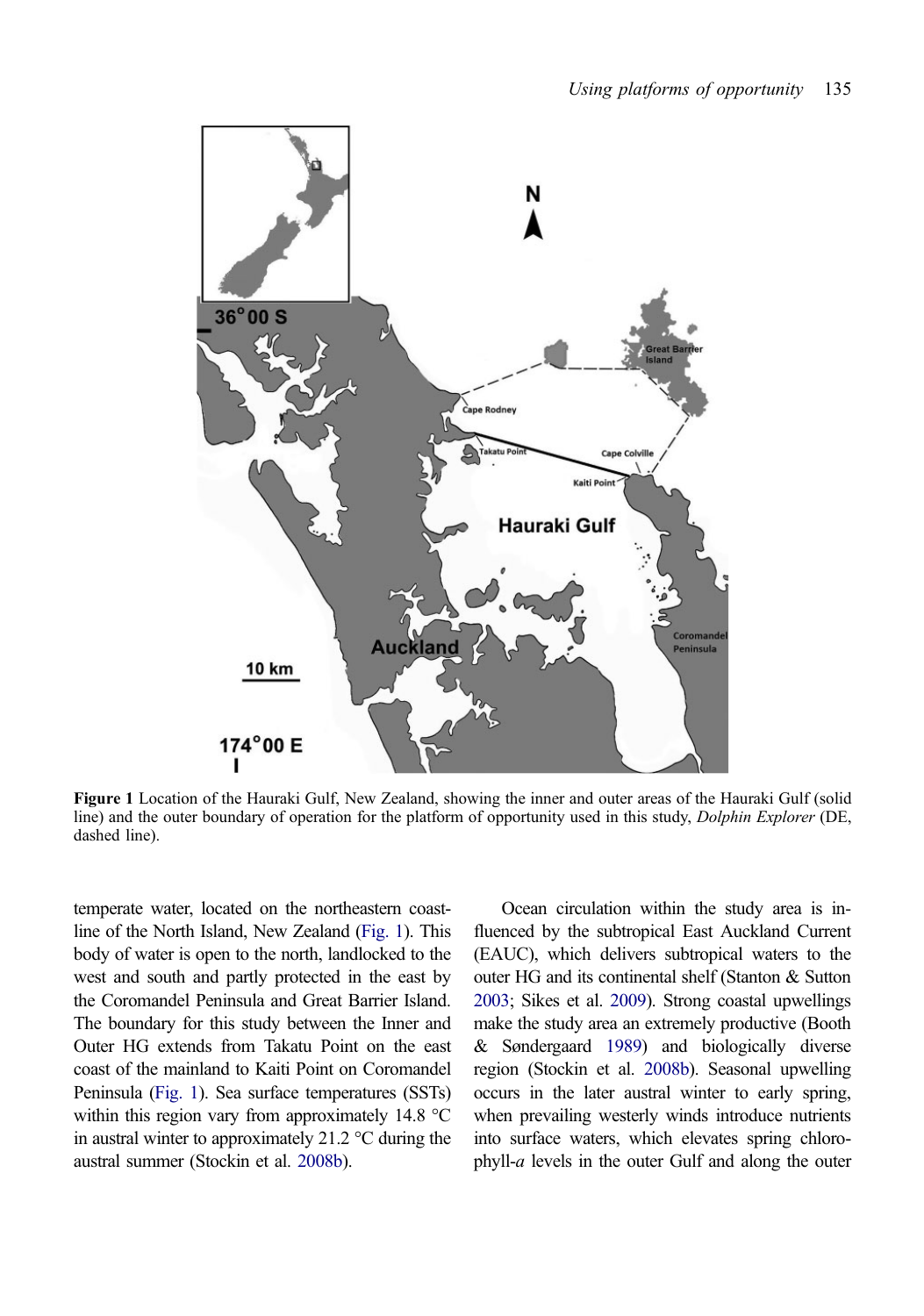shelf (Chang et al. [2003;](#page-14-0) Zeldis et al. [2004\)](#page-18-0). Stratification of the study area occurs in the austral summer (Proctor & Greig [1989\)](#page-17-0) and the strongest winds mainly occur from the northwest/southeast directions.

# Data collection

Orca were observed from a PoP, DE, a 20 m tour catamaran powered by twin 350 hp inboard diesel engines, with a 5 m observer eye height. Given that observers' eye height is known to affect the detectability of cetaceans at sea, survey conditions were assessed in relation to the observational eye height used (Hammond et al. [2002](#page-15-0)). Onboard DE, data were collected whilst the vessel was conducting commercial cetacean viewing tours, which typically last approximately 5 h. Data were included when visibility was good (≥1 km) and in Beaufort sea state (BSS) 4 or less. The vessel speeds ranged from 5 to 15 kts. DE is restricted by the commercial permits it holds to perform surveys within specified boundary limits. These include waters south of a line from Cape Rodney to Great Barrier Island and to the southwest, to Cape Colville on the Coromandel Peninsula. DE's permit further specifies that the vessel must not enter waters less than 10 m deep. If orca were observed in water shallower than 10 m, depth was approximated from nautical charts or obtained from research vessels alongside the group.

Observations were conducted by experienced observers using a continuous scanning methodology (Mann [1999\)](#page-16-0) by naked eye and with binoculars (Bushnell  $8 \times 42$  magnification). Sighting cues used to detect orca included splashing and/or sil‐ houettes of travelling animals, water disturbance due to surface activity of animals, sighting of dorsal fins and presence of birds.

Once within 400 m of a group of orca, the vessel would slow to an approach speed  $(\leq 5$  kts) and, where feasible, environmental parameters (i.e. water depth, SST, tidal and sea state, visibility and weather) were recorded. The vessel subsequently travelled a slow parallel course to the moving group, approaching slightly to the rear in a slow and continuous manoeuvre at the onset of an encounter (following Marine Mammal Protection Regulations [MMPR [1992](#page-16-0)] and DE's commercial permit conditions). Once the vessel was within c. 200 m of the group, the start time and location of the encounter was recorded using a global positioning system (GPS). In addition, data relating to group size and composition were noted and photoidentification (hereafter referred to as photo-id) was opportunistically collected following standardised methodologies outlined by Bigg [\(1982\)](#page-14-0).

For this study, all sightings recorded within a similar locality ( $\leq$ 22 km radius), on the same day, were considered to be the same group of orca. These parameters were set based on Filatova et al. [\(2006](#page-15-0)) who indicated, via use of hydrophones, that orca can be found by their calls at a distance of 10 km, and Ford et al. [\(2005](#page-15-0)), who described orca travelling distances of up to 11 km within a 30 min period.

Following Bigg ([1982\)](#page-14-0), group composition was categorised on a broad scale as adults-only versus groups containing immature animals. Im‐ matures were defined as calves and juveniles that did not appear fully grown, and were up to 0.75 of the size of a female adult (Bigg [1982](#page-14-0)). Adults were defined as all animals not included in the prior category.

## Data analysis

Prior to analyses, data were cross checked to remove any duplicates. Where duplicates were detected, the group with the largest size was retained within a 24 h period, as it is likely the most accurate representation of an 'acoustic group'.

Monthly and seasonal patterns in occurrence were investigated in relation to environmental parameters. Water depth and SST at which orca occurred, in relation to group size and group composition, were analysed. Encounter rate (ER) was calculated as the total number of sightings of orca per total surveys conducted. For the purposes of analyses, group size was classified as: one to five (small); six to 10 (medium); and  $> 10$  animals (large). These categories were based on the mean group size (mean = 5.6, SEM = 0.4,  $n = 116$ ). Where necessary, medium and large groups were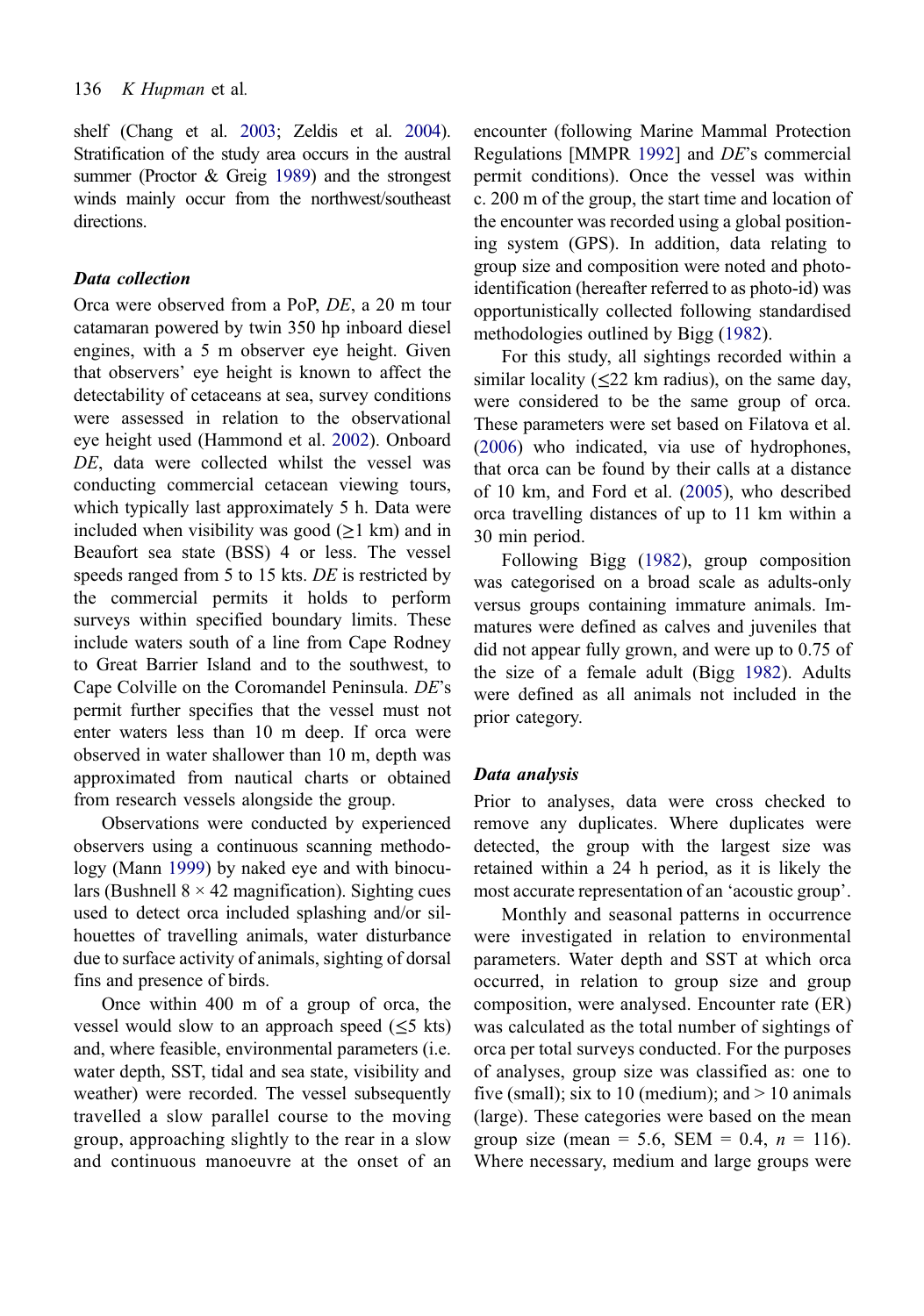pooled due to small sample sizes (i.e. > five). ER was also analysed in relation to group size using binomial z-tests for two proportions (Fleiss [1981](#page-15-0)), with 95% confidence intervals (CI) calculated. Observations were restricted to daylight hours (spring, 0630–1800; summer, 0600–2030 NZST; autumn, 0700–2000; winter, 0730–1715 NZST). Seasonal analyses were based on the austral seasons as follows: spring (September to November), summer (December to February), autumn (March to May) and winter (June to August).

The distribution of continuous response variables (SST, water depth) were initially tested for normality and homogeneity using Kolmogorov-Smirnov and Levene's tests, respectively (Zar [1996\)](#page-18-0). In most cases, data were not normally dis‐ tributed. When data transformation failed to im‐ prove normality, nonparametric Mann-Whitney U and Kruskal-Wallis tests were applied. A Dunn's Multiple Comparison post hoc test was subsequently conducted, when applicable. Categorical datasets (group size and composition) were analysed using Pearson  $\chi^2$  tests. A Fisher's Exact test was performed when categorical data did not meet the conditions for  $\chi^2$  analyses. Parametric analyses and a Bonferroni Multiple Comparisons post hoc test were undertaken after a log-transformation had been performed on water depth and SST data for the purpose of assessing differences in the number of group size categories among groups containing immature animals in relation to water depth and SST. All statistical analyses were conducted using SPSS (version 18, IBM, SPSS Inc. [2009\)](#page-17-0) at  $\alpha = 0.05$ .

Finally, a retrospective analysis of opportunistic photo-id data was conducted to examine, where possible, any potential bias with the group-size estimates reported. Photo-id data was used to determine if group-size estimates were correct by: (1) comparing the minimum number of individuals captured; and (2) examining for the presence/ absence of expected associates for known individuals photo-identified (following Visser [2000](#page-17-0)). Here, expected associations were based on longterm photo-id of this population (since 1994), and defined as well recognised individuals that previously have had associates with them during five

or more occasions (Visser [2000](#page-17-0), I. Visser, Orca Research Trust, unpubl. data). While overestimation of group size could not be assessed (as some individuals may not have been photographed despite being present), photo-id was used to identify underestimation by examining the number of individuals represented in the photo-id data versus the reported group size estimates.

# **Results**

#### Survey effort

Data were collected monthly between September 2000 and April 2010 during 4582 trips onboard DE. A total of 119 independent orca encounters were recorded, with effort greatest during summer and lowest in spring and winter. ER also varied seasonally, being highest in spring and lowest in summer [\(Fig. 2](#page-7-0)).

#### Presence in relation to abiotic parameters

Orca were sighted in water depths ranging from 4.8 to 47.9 m (mean = 24.7, SEM = 1.39,  $n = 105$ ). Although this species was often observed in deeper waters during autumn (median  $= 29.8$ , interquartiles  $= 19.6 - 37.7$ ,  $n = 16$ ) and winter (median  $= 27.8$ , interquartiles = 11.7–38.8,  $n = 40$ ) than in spring  $(median = 16.8, interquartiles = 7.7–37.5, n = 38)$ and summer (median  $= 19.9$ , interquartiles  $= 12.0 -$ 24.6,  $n = 11$ ), no seasonal difference in water depth was evident ( $H = 4.78$ , d.f. = 3,  $P = 0.188$ ).

Orca were located in waters with SST ranging from 12.8 to 23.6  $\degree$ C (mean = 17.0, SEM = 0.26,  $n = 104$ ). Occurrence in relation to mean log-transformed SSTs varied significantly between seasons (ANOVA:  $F = 49.566$ , d.f. = 3,  $P < 0.0001$ ; [Fig. 3\)](#page-7-0), ranging from 14.4 °C (SEM  $= 0.22$ ,  $n = 33$ ) in winter to 19.8 °C (SEM = 0.49,  $n = 14$ ) in autumn. Bonferroni post hoc tests also indicated that both winter and spring differed significantly from all other seasons ( $P < 0.05$ ).

### Group size in relation to abiotic parameters

Group size ranged from a single orca to 18 individuals (mean = 5.6, SEM = 0.4,  $n = 116$ ;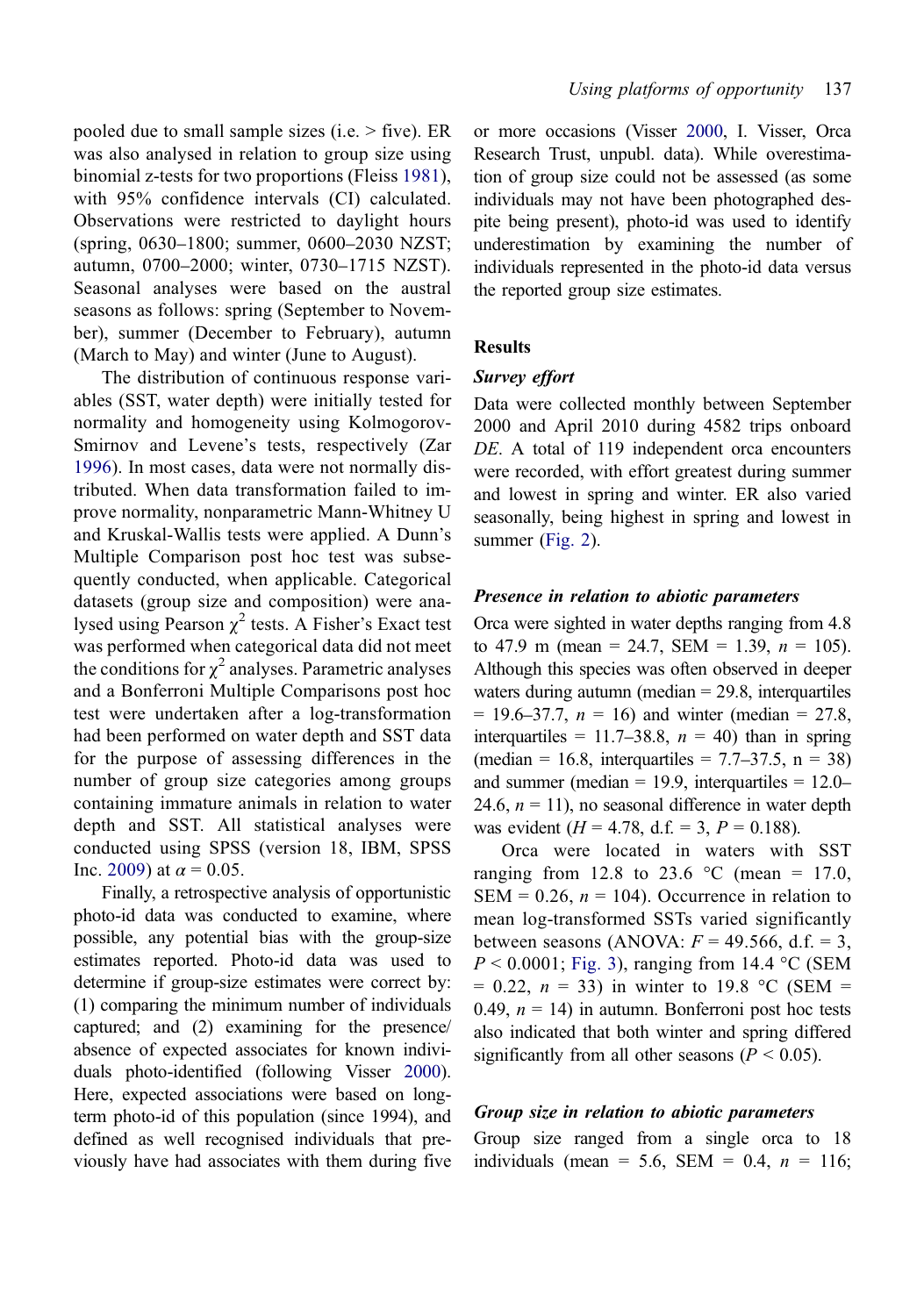<span id="page-7-0"></span>

Figure 2 Seasonal encounter rate (ER) for orca (Orcinus orca) sightings between September 2000 and April 2010 in the Hauraki Gulf, New Zealand.



Figure 3 Season in relation to sea surface temperature (SST) for orca (Orcinus orca) sightings between September 2000 and April 2010 in the Hauraki Gulf, New Zealand. Bars represent the standard error of the mean.

[Fig. 4](#page-8-0)), although they were predominantly observed in smaller groups (one to five animals,  $58.6\%$ ,  $n =$ 68), where group sizes of two animals accounted for 25%  $(n = 29)$  of these smaller groups. While smaller groups of orca were most frequent in winter (39.7%,  $n = 27$ ), and medium/large groups (> five animals) were most common in spring  $(47.9\%, n =$ 23), group size did not vary significantly seasonally  $(\chi^2 = 5.320, d.f. = 3, P = 0.150).$ 

When accounting for ER in relation to group size, ER was highest for medium groups in spring and highest for both small and large groups in winter [\(Fig. 5\)](#page-8-0). Given that there were no significant differences between ER in autumn and summer ( $z = 0.82$ , 95% CI = -0.006 to 0.014, P  $= 0.411$ ), or between winter and spring ( $z = -0.75$ , 95% CI =  $-0.021$  to 0.010,  $P = 0.451$ ), autumn/ summer and spring/winter were pooled, respectively. Significant differences in ER were detected for both small ( $z = -4.34$ , 95% CI =  $-0.022$  to  $-0.008$ ,  $P < 0.0001$ ) and medium groups (z =  $-2.20$ , 95% CI =  $-0.011$  to 0.001,  $P = 0.028$ ).

Group size varied with water depth  $(H = 17.38$ ,  $d.f. = 2, P < 0.001$ , with groups containing one to five animals typically recorded in deeper waters (median = 31.7, interquartiles = 16.4–40.2,  $n = 60$ ), whilst groups containing  $> 10$  animals were frequently observed in shallower waters (median  $= 9.7$ , interquartiles = 7.2–10.7,  $n = 10$ ; [Fig. 6](#page-9-0)).

The mean SST at which different group-size categories were observed was significant ( $F = 4.365$ , d.f. = 2,  $P < 0.015$ ; [Fig. 7\)](#page-9-0). Large groups (> 10 animals) were recorded in cooler waters (mean = 15.5, SEM = 1.1,  $n = 7$ ), while medium groups (six to 10 animals) were observed in warmer waters  $(\text{mean} = 18.0, \text{ SEM} = 0.5, n = 33).$ 

Opportunistic photo-id was only available for 14 of the 119 encounters. When analysing groupsize estimates, taking into account those individuals who could be expected to be present (expected associations), five of the 14 records (37.1%) had group-size estimates, which were too small to incorporate expected associates. In addition, there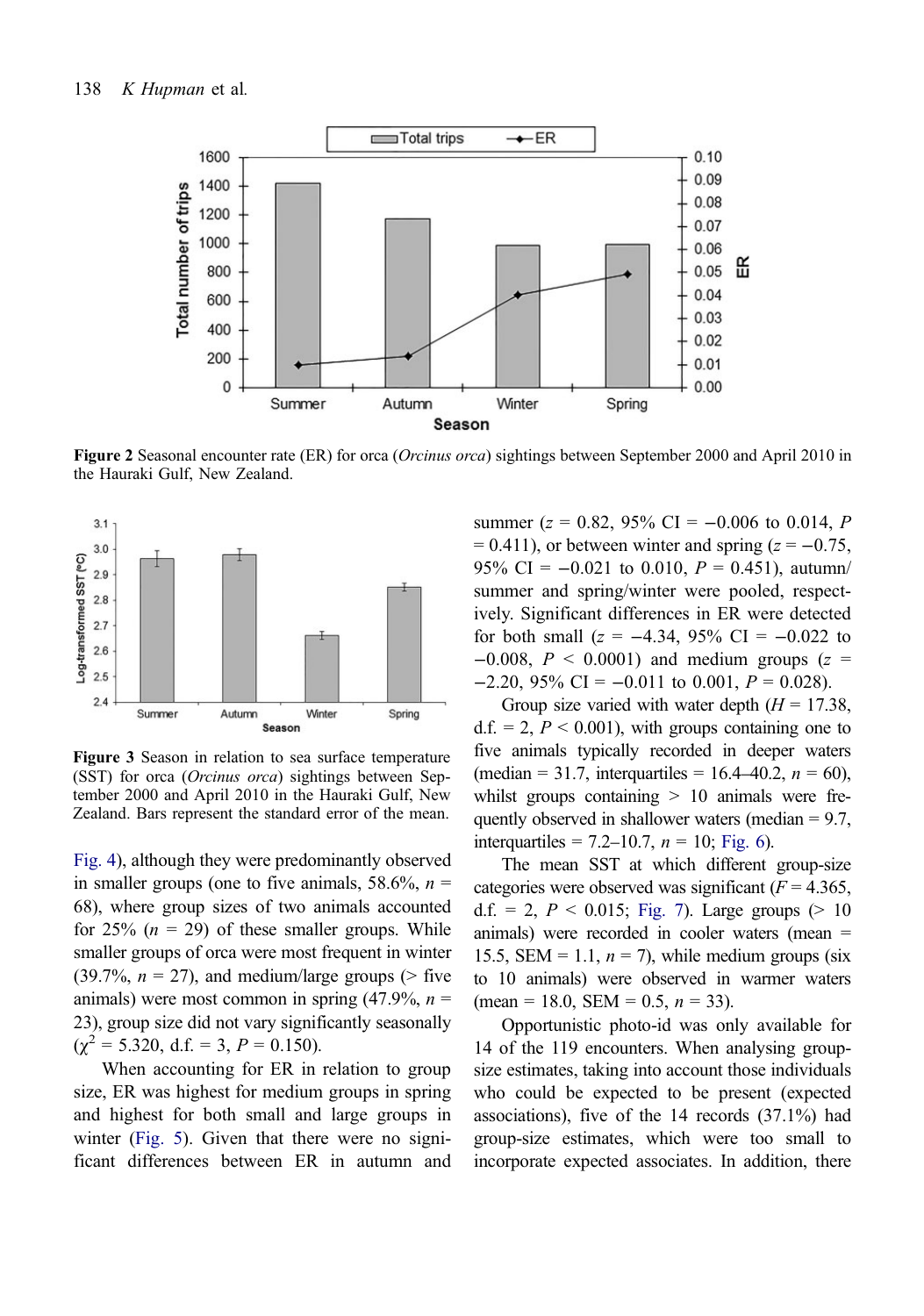<span id="page-8-0"></span>

Figure 4 Frequency of orca (Orcinus orca) group sightings between September 2000 and April 2010 in the Hauraki Gulf, New Zealand. Vertical lines separate the group-size categories: small, medium and large.



Figure 5 Seasonal encounter rate (ER) for orca (Orcinus orca) sightings in relation to group size between September 2000 and April 2010 in the Hauraki Gulf, New Zealand.

were two further encounters (14.3%), where the group size was estimated to be less than the number of individuals photo-identified.

## Group composition in relation to abiotic factors

Analyses were performed only on data from groups in which immatures were confirmed as present or absent. Sixty-seven percent of groups  $(n = 63)$  included immature animals and were observed across all seasons. The relative frequency of groups containing immature animals (in relation to all groups) could not be assessed statistically for months and years due to a small sample size.

Sightings of immature animals were highest in spring (42.9% of groups,  $n = 27$ ) and lowest in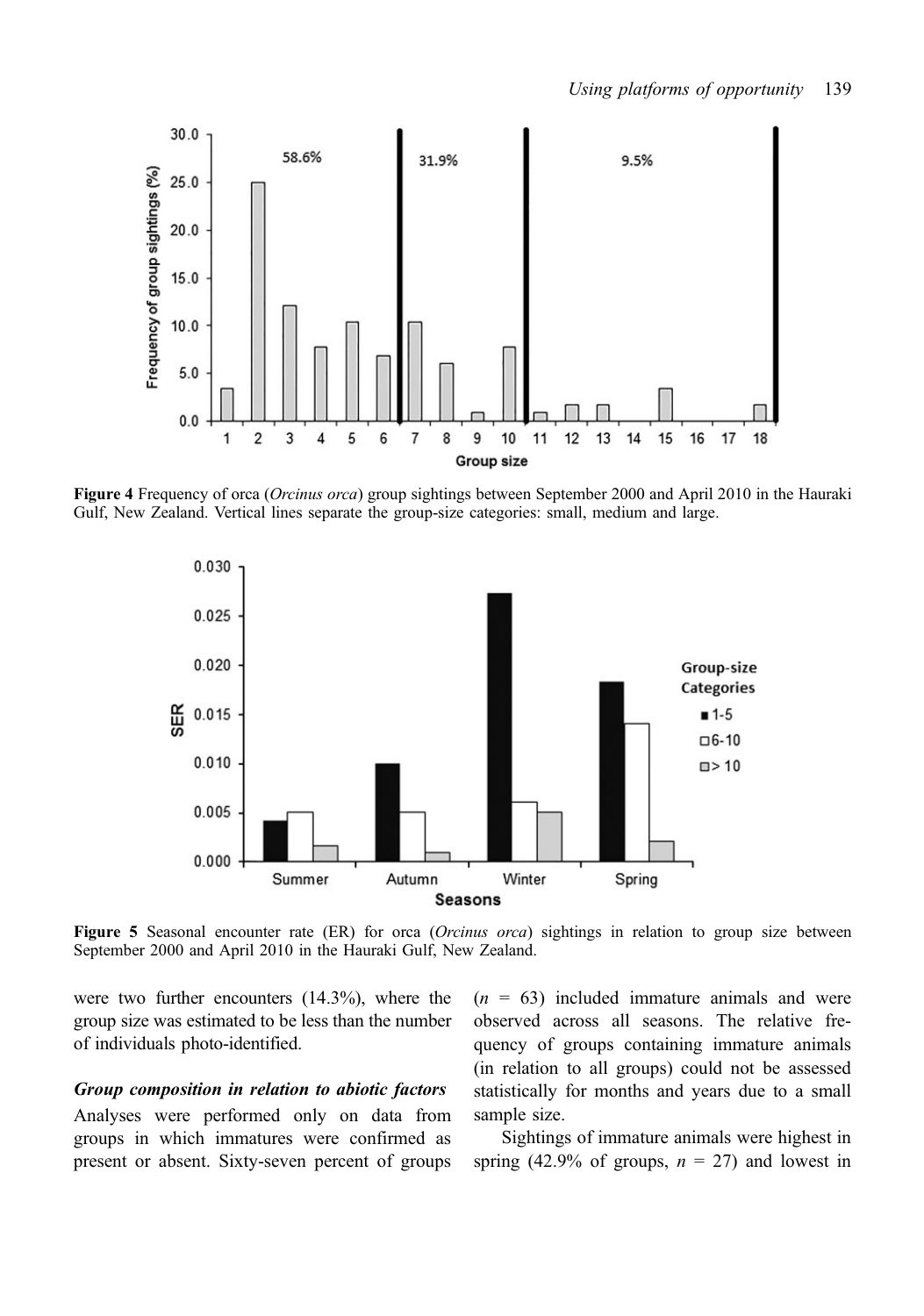<span id="page-9-0"></span>

Figure 6 Group-size categories in relation to water depth for orca (Orcinus orca) sightings between September 2000 and April 2010 in the Hauraki Gulf, New Zealand. Lines represent the median, boxes the 25th and 75th interquartiles, and bars the range.



Figure 7 Group-size categories in relation to sea surface temperature (SST) for orca (Orcinus orca) sightings between September 2000 and April 2010 in the Hauraki Gulf, New Zealand. Bars represent the standard error of the mean.

summer (15.9% of groups,  $n = 10$ ). However, the relative frequency of groups containing immature compared to adult-only animals did not vary significantly across seasons ( $\chi^2 = 1.481$ , d.f. = 3,  $P = 0.723$ .

Water depths in which orca were located varied significantly ( $W = 2081, P = 0.0022$ ; Fig. 8), with a higher presence of immature animals in shallower waters (median  $= 15.0$ , interguartiles  $= 9.5 - 33.6$ ,  $n = 57$ ) compared to groups containing adults only (median = 34.4, interquartiles =  $23.8-42.8$ ,  $n = 26$ ). No significant difference in SST was observed between groups containing either immatures or adult-only animals ( $t = 0.893, P = 0.375$ ).



Figure 8 Group composition (immature versus adultonly groups) in relation to water depth for orca (Orcinus orca) sightings between September 2000 and April 2010 in the Hauraki Gulf, New Zealand. Lines represent the median, boxes the 25th and 75th interquartiles.

#### Discussion

#### Presence in relation to abiotic parameters

Orca were encountered in the HG in water depths ranging from 4.8 to 47.9 m, with a mean water depth of 24.5 m. O'Callaghan & Baker ([2002](#page-16-0)) recorded orca in a mean water depth of 35.3 m. These depths very likely relate to the foraging methods primarily used by New Zealand coastal orca which have developed a specialised benthic foraging technique for capturing rays (Dasyatis brevicaudatus, D. thetidis and/or Myliobatis tenuicaudatus; Visser [1999c,](#page-17-0) [2000\)](#page-17-0). According to Visser ([1999c\)](#page-17-0), in all areas where orca were observed to feed on stringray, the average water depth was 12 m, with foraging for rays not observed in depths > 30 m. While water depths may be associated with the prey species being consumed, it likely is also influenced by the type of data which were gathered from DE. For example, in the HG, DE may have spent more time in deeper waters considering the main species of interest for their commercial tours is the Bryde's whale, which is found at a mean water depth of 42.3 m (Wiseman et al. [2011\)](#page-18-0).

The SST for orca sightings in the HG ranged between 12.8  $\degree$ C and 23.6  $\degree$ C, with a mean temperature of 17.0  $\degree$ C. This finding is comparable with orca sightings from warmer waters, such as those in Papua New Guinea (Visser & Bonoccorso [2003\)](#page-17-0),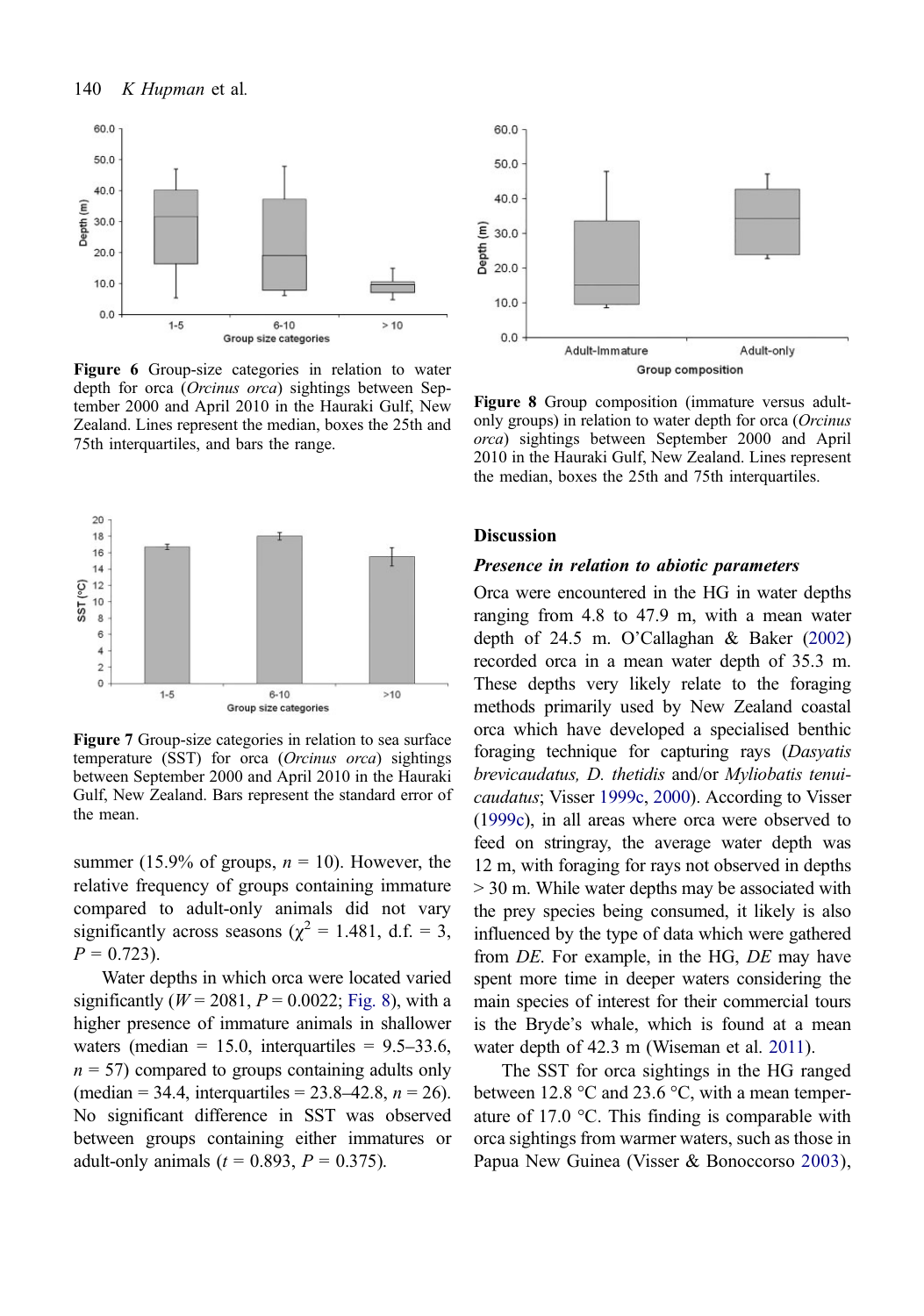where SST temperatures are typically 26–30 °C (Davies et al. [1997](#page-15-0)), and in northern Peru where orca sightings were associated with SST over 20 ° C (García-Godos [2004\)](#page-15-0). The SST at which HG orca were observed varied significantly by season, with warmest waters recorded in autumn and coldest waters in winter.

#### Sighting encounter rates

Relative to effort, orca numbers were highest from June to November, indicating that the species uses the HG primarily during the winter and spring months. Nonetheless, opportunistic observations in the HG indicate that orca likely frequent HG waters all year round, although sightings were less frequent in summer and autumn. This concurs with Visser ([2000](#page-17-0), [2007\)](#page-17-0), who reported a peak in sightings on the east coast of the northern North Island (including the HG) between August and October, with numbers still relatively high in November, and a secondary peak in May and June.

Sighting rates for orca in the HG may change due to seasonal variation in prey availability, as indicated for populations worldwide (e.g. Baird [2001](#page-14-0); Iñíguez [2001](#page-15-0); Pistorius et al. [2002](#page-17-0); Ballard & Ainley [2005;](#page-14-0) McCluskey [2006\)](#page-16-0). While the distribution and local abundance of prey could account for sighting rates indicated herein, the changes in sighting rates may also reflect platform bias caused by the non-random search patterns employed. For example, there may be differences between surveys conducted by the PoP and some research vessels, as the PoP may have received reports of orca sightings (i.e. from members of the public and/or coastguard) that research vessels may not be aware of. Additionally, the PoP used was not using methods designed for the specific purpose of monitoring occurrence and group characteristics of orca. Consequently, it is possible that the results presented herein represent an artefact of such a non-random search effort.

Previous studies of orca in New Zealand waters identified the east coast, northern North Island (including the HG) to have the highest sighting rate (Visser [2000\)](#page-17-0). Although this is a reflection of high effort in this region, it is also possible that this

area is used more frequently by orca, or that a larger subpopulation exists in this region (Visser [2000\)](#page-17-0). Indeed, whilst New Zealand orca have been found to range over large distances (Visser [1999a](#page-17-0), [2000,](#page-17-0) [2007](#page-17-0)), it has also been suggested that some individuals exhibit a smaller home range (Visser [2000,](#page-17-0) [2007](#page-17-0)). Another possible reason for the prevalence of orca records within the HG relates to platform bias, as the PoP may actively search for this species. Skippers acknowledge that when orca are known to be within the HG, an effort will be made to search in the location reported. This is not an uncommon practice, as orca have a high profile in the whale-watching industry worldwide (e.g. Duffus & Dearden [1993](#page-15-0); Duffus & Baird [1995;](#page-15-0) Hoyt & Iñíguez [2008\)](#page-15-0) and are the species of choice for many whale watchers (Hoyt [2006\)](#page-15-0). Considering the PoP actively searches for orca who are known to be within the HG, a bias may result as animals become habituated to the vessel. Orca within this region may therefore behave differently in the presence of the PoP.

#### Group size in relation to abiotic parameters

Orca in the HG were observed as lone animals, and in groups of up to 18 individuals. Visser ([2000](#page-17-0), [2007\)](#page-17-0) recorded group sizes for orca in all of New Zealand waters ranging from two to 22 individuals, with 12 individuals being most common (24% of encounters,  $n = 13$ ). Worldwide, orca group size can vary considerably between and within populations. For example, Pacific northwest populations were predominantly recorded in group sizes of two to six individuals (97% of encounters) and of  $\leq 12$ individuals (52% of encounters) for 'transients' (Ford & Ellis [1999](#page-15-0)) and 'residents' (Ford et al. [1994\)](#page-15-0), respectively. Off the west coast of Africa (off Angola, Gabon, São Tomé and Cameroon), the mean best estimate of orca group size was six individuals (18% of encounters,  $n = 32$ ; Weir et al. [2010\)](#page-18-0). Similarly, Palacios et al. [\(2012\)](#page-16-0) reported the mean group size for orca of five individuals. In Papua New Guinea, groups of three individuals were the most sighted ( $n = 15$ ; Visser & Bonoccorso [2003\)](#page-17-0). Ivkovich et al. ([2010](#page-16-0)) indicated that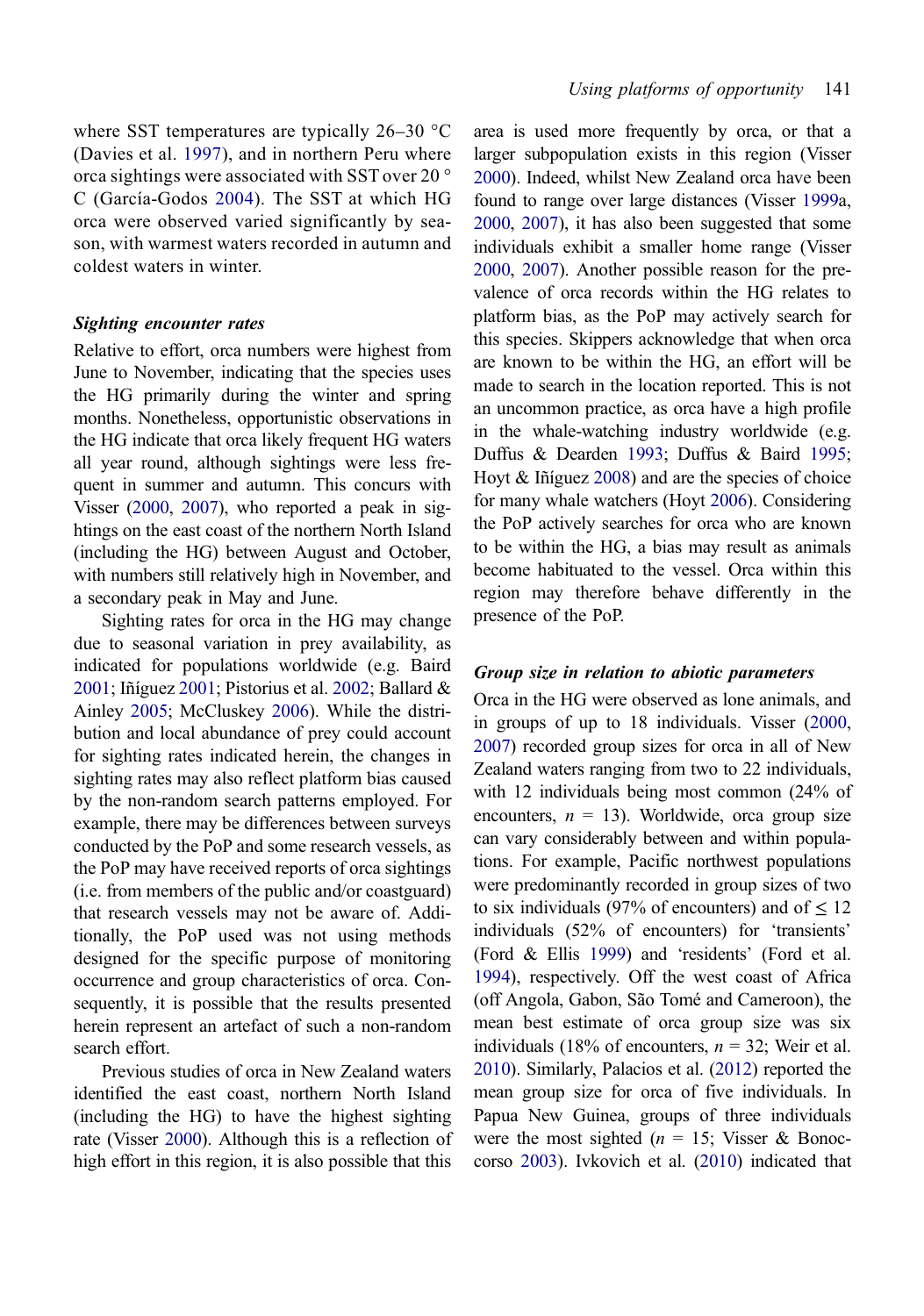the mean group size for orca in Avacha Gulf, Russia, northwest Pacific, was six individuals.

Group sizes of  $\leq$  five individuals were most frequently observed  $(58.6\% \text{ of encounters}, n =$ 68), with the most prevalent group size being two (25% of encounters,  $n = 29$ ). Considering that this study examines the same population detailed by Visser ([2000,](#page-17-0) [2007](#page-17-0)), it could be anticipated that the most prevalent group size would be similar in both studies. However, the PoP data presented indicated that the group size most reported was two, compared to 12 reported in Visser ([2000,](#page-17-0) [2007](#page-17-0)). Photo-id data suggest that this trend may represent a bias from the PoP, as not all individuals within a group may have been photographed, leading to an underestimate of the mean group size. To examine this further, known associates for individual orca documented within the New Zealand population (Visser [2000](#page-17-0), [2007\)](#page-17-0) were examined with respect to their expected associates. Previous association indices have been performed on this population where, although there were some low association indices, the highest association index was 0.93 for four dyads (Visser [2000](#page-17-0)) where 1 would indicate that the animals were always seen together. This indicates that, for at least some individuals observed from the PoP, the likely associated conspecific may have been overlooked. For instance, one individual first documented in 1994 and catalogued as NZ29 (Visser [2000\)](#page-17-0) was encountered by the PoP twice, in groups recorded as consisting of two individuals. However, the long-term photo-id records of this individual indicates that this male has never been observed  $(n > 20)$  without NZ28 and NZ30, his presumed older brother and mother, respectively (Visser [2000](#page-17-0), I. Visser, Orca Research Trust, unpubl. data). All three animals have also been photographed with several other individual orca in the New Zealand population (I. Visser, Orca Research Trust, unpubl. data). Such known associations were not fully represented in either group of two individuals recorded by the PoP. Bigg ([1982\)](#page-14-0), when discussing orca populations off British Columbia, Canada, stated that pods generally do not split for more than a few hours or days. Bigg et al. ([1990\)](#page-14-0) also confirm similar strong

social groupings. As such, the recognition of a single individual will generally indicate that the remaining members of its pod are nearby. Visser [\(2000](#page-17-0)) recognises that the New Zealand orca population has a more fission–fusion society than the population referred to by Bigg ([1982\)](#page-14-0). Consequently, there may be occasions where some individuals are separated for prolonged periods from other members of their pod. Overall, some individuals may not have been recorded due to: (1) biological factors (e.g. the possible wide distribution of individuals within a group, all of which may have not been observed); (2) PoP constraints (e.g. limited time with a focal group); and (3) observer variability (e.g. accuracy and consistency of the amount of data collected).

Alternatively, the group sizes reported herein may be representative of true group size, despite the previous associations that have been observed in the New Zealand orca population. It is plausible that individuals may have been seen from the PoP without their known associates being present, even if this has not previously been recorded for this population. The only way to assess for potential bias in capturing all individuals from a PoP would be to conduct a double platform survey (Buckland et al. [2001](#page-14-0)) between a PoP and a research vessel. This is akin to distance sampling methods that require estimation of detection probability, since true absence is often difficult to discern from false absence (Buckland et al. [2001\)](#page-14-0). Here, the same group of orca would have to be observed concurrently and photo-id would need to be collected simultaneously from both platforms. This study reported six encounters with a single orca in the HG. Similar findings of lone orca have been reported in Alaska, USA (Maniscalco et al. [2007\)](#page-16-0), Argentina (Lopez & Lopez [1985;](#page-16-0) Iñíguez et al. [2005\)](#page-16-0), southeastern Brazil (Santos & Netto [2005;](#page-17-0) Santos & da Silva [2009;](#page-17-0) Lodi & Farias-Junior [2011\)](#page-16-0), Kamchatka, Russia (Ivkovich et al. [2010\)](#page-16-0), Marion Island (Condy et al. [1978](#page-15-0)), Pacific northwest (Ford & Ellis [1999\)](#page-15-0), Papua New Guinea (Visser & Bonoccorso [2003\)](#page-17-0), Peru (García-Godos [2004\)](#page-15-0), Vancouver Island, Canada (Bigg [1982](#page-14-0)) and West Africa (Weir et al. [2010\)](#page-18-0). However, solitary orca have not previously been encountered in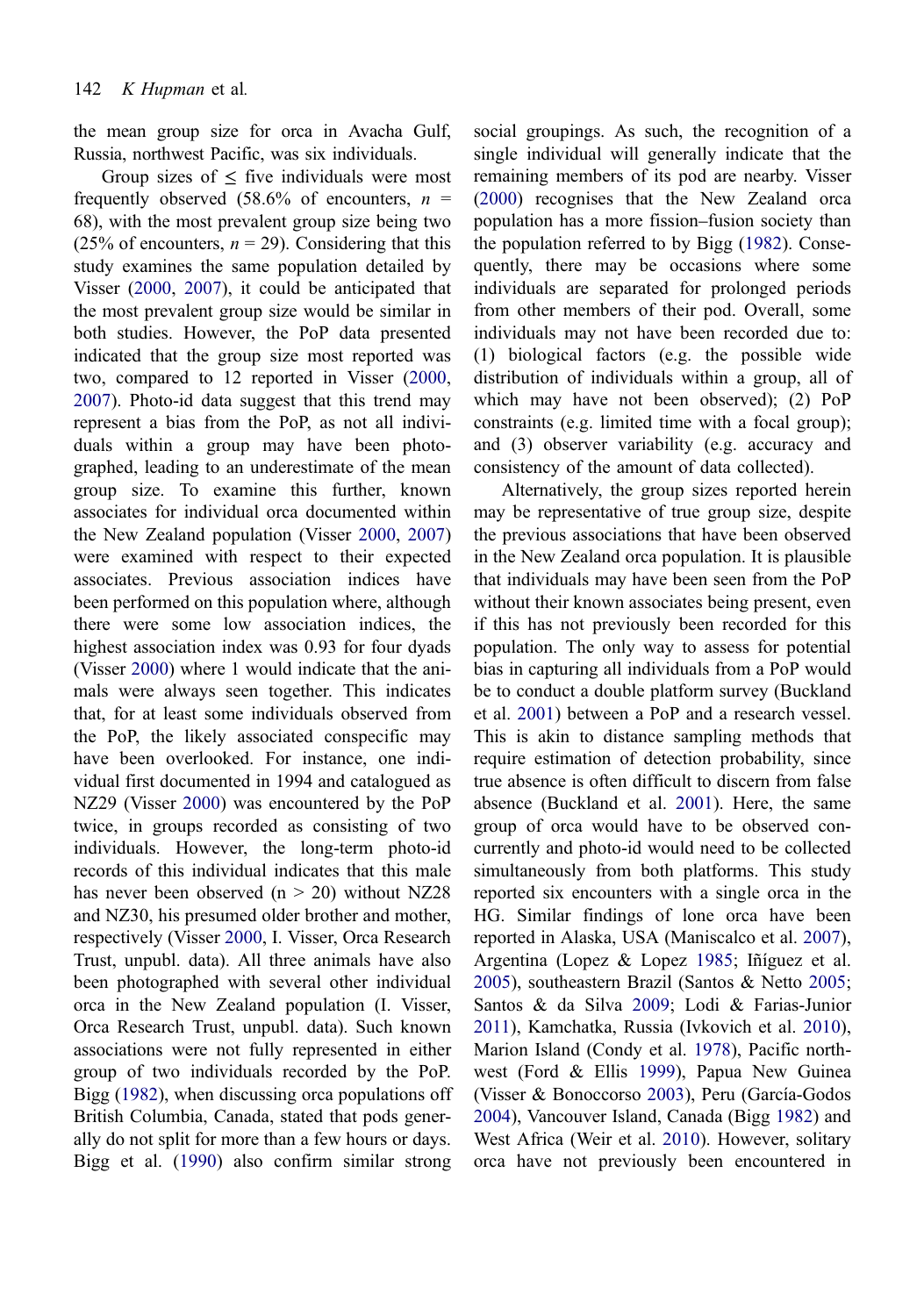New Zealand waters (Visser [2000](#page-17-0), [2007](#page-17-0)). Of course, it is possible that those individuals sighted within the HG were indeed travelling or foraging alone and that this is just a relatively new occurrence within the New Zealand population. Alternatively, considering that solitary animals are extremely unusual for this species in New Zealand waters (Visser [2000\)](#page-17-0), it is possible that this result is due to the wide distribution of individuals within a group and limited time spent with the

animals, as previously discussed. Moreover, as the PoP is restricted by its operational boundaries, it may be difficult to follow a focal group outside the HG to confirm the actual group size.

Another concern when recording group size from a PoP is the variability of observers, affecting the accuracy and consistency of data collection. Campbell & Francis [\(2011](#page-14-0)) described variation among observers to be one of the major challenges when using count data. In this study, the limited photo-id data indicated that observers may have underestimated orca group size in the HG. Conversely, a recent study by Martinez & Stockin [\(2011\)](#page-16-0) revealed that experienced tour operators typically overestimate group size and such group estimates were only accurate half of the time (51.1%). Lusseau & Slooten [\(2002](#page-16-0)) also reported that members of the sighting network in Fiordland, New Zealand, overestimated group size when in the presence of large groups ( $n \geq 25$  individuals). Furthermore, variation between PoP and independent research platform data may be due to differences in methodologies employed for data collection (Palacios et al. [2012\)](#page-16-0). Martinez ([2010\)](#page-16-0), whilst researching Hector's dolphins (Cephalorhynchus hectori hectori), observed researchers systematically recording group size at the onset of an encounter. Crew members conversely did so whenever possible (e.g. during an encounter or at the end of an encounter; Martinez & Stockin [2011](#page-16-0)).

Bias associated with PoP data collection could be reduced by exercising caution when estimating group size. In terms of observer variability, all personnel should be appropriately trained to systematically collect and store sighting data for all encounters (including location, time of encounter, species, water depth, SST, group size, group

composition and photo-id), providing invaluable long-term datasets to researchers and managers. Such datasets could be valuable for researchers who are examining various aspects of species ecology including abundance, social structure, range and site fidelity. Training need not be time consuming or expensive, but should comprise at a minimum some field experience with a trained observer. The precision of data collected from PoPs, such as the overestimation of group size, could be further reduced by implementing a standardised sampling protocol (e.g. by recording it systematically at the start of an encounter; Martinez & Stockin [2011](#page-16-0)).

#### Group composition in relation to abiotic factors

Groups containing immature animals represented over 67.0% of groups encountered during the present study. This is consistent with findings reported in Alaska, USA, where 68.1% of observed groups of orca contained immature animals (Leatherwood et al. [1990\)](#page-16-0). However, the number of groups containing immatures in this population is relatively high when compared to other populations worldwide. In Papua New Guinea waters, Visser & Bonoccorso [\(2003](#page-17-0)) reported 43.2% of orca sightings containing immatures. Likewise, 53.8% of orca sightings in waters off Peru contained immature animals (García-Godos [2004\)](#page-15-0).

In the HG, groups containing immature animals were sighted year round. This concurs with Visser [\(2000](#page-17-0)), who found that nearly all groups of orca encountered in various locations around the New Zealand coastline had immature animals present throughout the year. This may indicate that a distinct breeding season is unlikely for this species in New Zealand waters. However, caution must be taken when recording the presence of immature orca. The presence of immatures all year round may, therefore, be a reflection of the time needed for this species to reach maturity, rather than the addition of new recruits into the population. Additionally, discrepancies may be attributable to observer variability, as crew members on board may have varied levels of experience and training in identifying immature animals. This was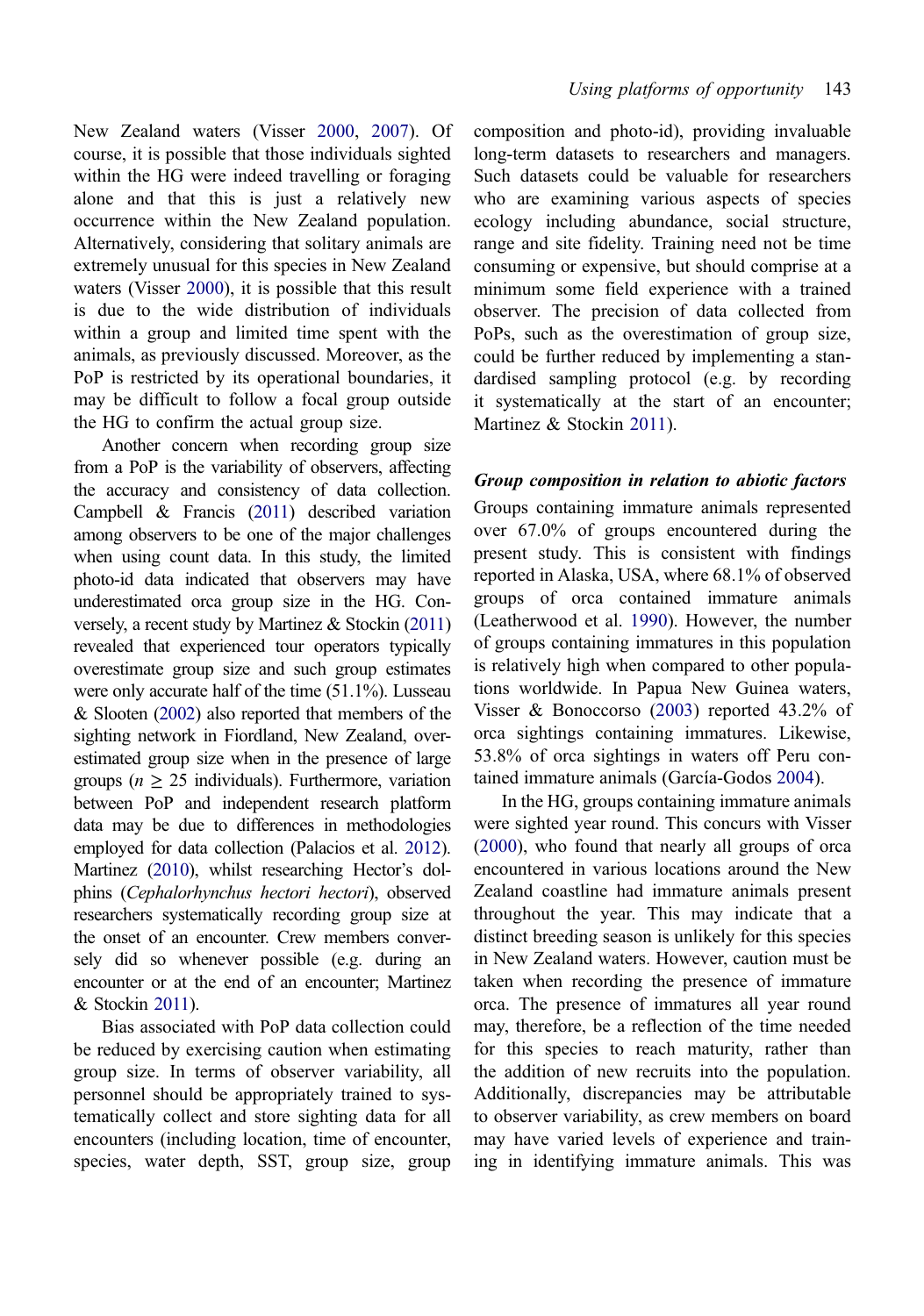highlighted by Martinez & Stockin ([2011\)](#page-16-0), who state that crew experience plays a key role in recording immature animals accurately.

Martinez & Stockin [\(2011\)](#page-16-0) suggested tour operator data could not viably be used to estimate calving seasonality given the lack of consistency in data reporting from PoPs. Similar inconsistencies in data collection were also observed in Fiordland (Lusseau & Slooten [2002](#page-16-0)). Consequently, the precision of data collected from PoPs on the pre‐ sence (or absence) of immature animals could again be improved via training of crew members (e.g. Campbell & Francis [2011\)](#page-14-0) or the inclusion of experienced researchers onboard (e.g. Stockin et al. [2008b](#page-17-0); Clemens et al. [2011](#page-15-0); Petrella et al. [2011;](#page-17-0) Wiseman et al. [2011\)](#page-18-0).

#### Summary

The findings presented here indicate that PoP data can be an efficient way to gather baseline data, albeit with possible biases. These biases relate to: (1) biological factors (e.g. the possible wide distribution of individuals within a group, all of which may have not been observed); (2) PoP constraints (e.g. limited time spent with a focal group, area covered within a given time); (3) observer variability (e.g. accuracy and consistency of the amount of data collected, levels of experience and training); and (4) platform bias (e.g. animal habituation to the vessel, prior knowledge of species location, nonrandom search patterns, opportunistic sightings and targeting of emblematic species, lack of GPS tracks).

Despite such biases, studies on the accuracy and consistency of data collection from PoPs have suggested that quantitative data were in general agreement with data collected from independent research platforms by experienced researchers using standardised sampling methods (e.g. Lusseau & Slooten [2002;](#page-16-0) Dahood et al. [2008](#page-15-0); Martinez & Stockin [2011](#page-16-0)), with some exceptions. As such, PoPs can be a valuable means of collecting in‐ formation on cetaceans for both research and management purposes (e.g. Evans & Hammond [2004](#page-15-0); Kiszka et al. [2007](#page-16-0); Moura et al. [2012](#page-16-0); Davidson et al. [2014](#page-15-0)).

Whilst there are limitations of using PoPs for long-term research, some of these are likely to apply to long-term dedicated research vessels as well, particularly variation in ability of observers (who may have various levels of experience re‐ gardless of the level of training they receive), and also the ability to detect widely distributed groups. An advantage of conducting long-term research from a PoPs is that scientific research can be com‐ municated to a wider community which will enhance public awareness of research projects.

Invaluable information collected from PoPs can be further improved by implementing specific sampling protocols, including systematic attempts to conduct photo-id and collect quantitative data (SST, water depth, group size and group composition). Data should also be collected systematically across various PoPs, in addition to ensuring data are correctly stored so they are accessible for interested parties. As a minimum requirement, crew members should be trained by an experienced observer on how to collect and store data in a field environment. Researchers should also (where feasible) be in‐ volved in training of crew members and conducting PoP surveys. To ensure the most accurate record of group-size estimates, a focal group should be observed as long as possible to examine potential fusion with other individuals. Duplicate detections from PoP and research vessels would also be advantageous to confirm true group size.

In order to maximise the value of data for conservation purposes, data collected from PoPs should be made available to researchers, conservation management agencies and other interested stakeholders. To improve the collection and reporting of vessel movements and cetacean sightings from multiple PoPs, a web application such as 'Whale and Dolphin Tracker' could be beneficial (as used by the Pacific Whale Foundation; Kaufman et al. [2011](#page-16-0); Davidson et al. [2014](#page-15-0)). Such a system could be adapted by tour operators worldwide, improving the accuracy and efficiency of data recording and making consistent sighting data available for future research. Furthermore, where PoPs already report information, such a system would greatly enhance the overall quality of data collected. Finally, automating tracking of vessel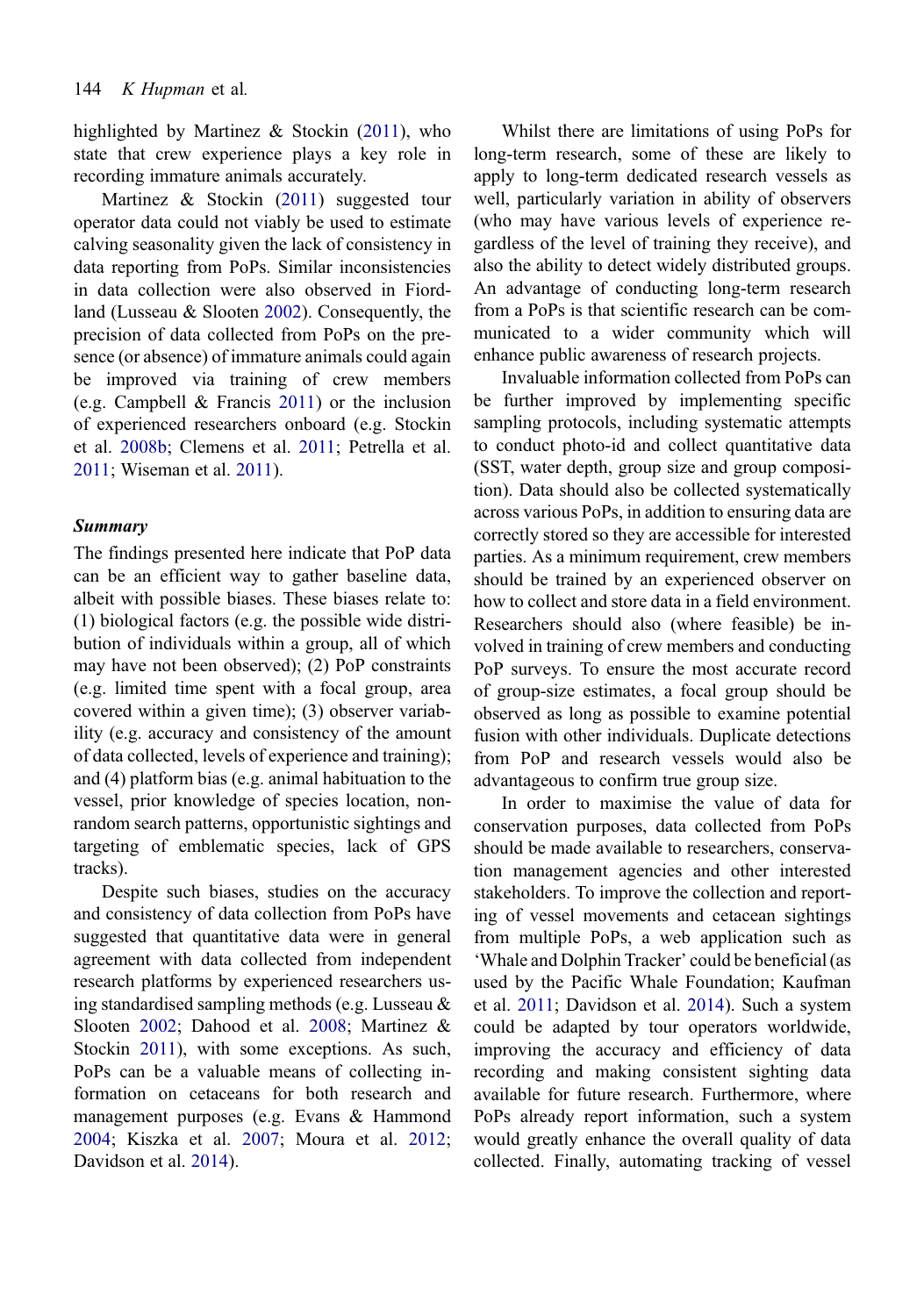<span id="page-14-0"></span>routes (often lacking) would increase the type of analyses that can be conducted (e.g. Davidson et al. [2014\)](#page-15-0).

If PoPs follow the recommendations outlined here, and are given appropriate guidance in the implementation of such practices, their value as contributors to the ongoing long-term conservation of species such as orca could be far reaching.

# Acknowledgements

We thank the *Dolphin Explorer* staff and crew for collation and access of the dataset. Particular thanks are extended to Rob Boss, Cathy Goeldner, Andy Light, Jo Logan, Nicky Wiseman and the late Keith Algie, who spent many long days collecting and entering the data analysed herein. Special thanks are owed to the Coastal-Marine Research Group at Massey University, NZCDP, Orca Research Trust, Christophe Amiot and to all research interns who have assisted with data collection.

# References

- Amos B, Schlötterer C, Tautz D 1993. Social structure of pilot whales revealed by analytical DNA profiling. Science 260: 670–672.
- Arcangeli A, Marini L, Crosti R 2013. Changes in cetacean presence, relative abundance and distribution over 20 years along a trans-regional fixed line transect in the Central Tyrrhenian Sea. Marine Ecology 34: 112–121.
- Augusto JF, Frasier TR, Whitehead H 2013. Using photography to determine sex in pilot whales (Globicephala melas) is not possible: males and females have similar dorsal fins. Marine Mammal Science 29: 213–220.
- Azzellino A, Gaspari SA, Airoldi S, Lanfredi C 2008. Biological consequences of global warming: does sea surface temperature affect cetacean distribution in the western Ligurian Sea? Journal of the Marine Biological Association of the United Kingdom 88: 1145–1152.
- Baird RW 2001. Status of killer whales, Orcinus orca, in Canada. The Canadian-Field Naturalist 115: 676–701.
- Baird RW, Schorr GS, Webster DL, McSweeney DJ, Hanson MB, Andrews RD 2010. Movements and habitat use of satellite-tagged false killer whales around the main Hawaiian Islands. Endangered Species Research 10: 107–121.
- Ballard G, Ainley DG 2005. Killer whale harassment of Adélie penguins at Ross Island. Antarctic Science 17: 385–386.
- Barrett-Lennard LG 2000. Population structure and mating patterns of killer whales (Orcinus orca) as revealed by DNA analysis. Unpublished PhD thesis. Vancouver, British Columbia, Canada, University of British Columbia.
- Bejder L, Samuels A 2003. Evaluating impacts of nature-based tourism on cetaceans. In: Gales N, Hindell M, Kirkwood R eds. Marine mammals: fisheries, tourism and management issues. Collingwood, CSIRO publishing. Pp. 229–256.
- Berghan J, Algie KD, Stockin KA, Wiseman N, Constantine R, Tezanos-Pinto G et al 2008. A preliminary photo-identification study of bottlenose dolphin (Tursiops truncatus) in the Hauraki Gulf, New Zealand. New Zealand Journal of Marine and Freshwater Research 42: 465–472.
- Bigg MA 1982. An assessment of killer whale (Orcinus orca) stocks off Vancouver Island, British Columbia. Report to the International Whaling Commission 32: 655–666.
- Bigg MA, Olesiuk PF, Ellis GM, Ford JKB, Balcomb KC 1990. Social organization and genealogy of resident killer whales (Orcinus orca) in the coastal waters of British Columbia and Washington State. Report to the International Whaling Commission 12: 383–405.
- Booth WE, Søndergaard M 1989. Picophytoplankton in the Hauraki Gulf, New Zealand. New Zealand Journal of Marine Freshwater Research 23: 69–78.
- Buckland ST, Anderson DR, Burnham KP, Laake JL, Borchers DL, Thomas L 2001. Introduction to distance sampling. Oxford, Oxford University Press.
- Campbell M, Francis CM 2011. Using stereo-microphones to evaluate observer variation in North American breeding bird survey point counts. The American Ornithologists' Union 128: 303–312.
- Cañadas A, Sagarminaga R, De Stephanis R, Urquiola E, Hammond PS 2005. Habitat preference modelling as a conservation tool: Proposals for marine protected areas for cetaceans in southern Spanish waters. Aquatic Conservation 15: 495–521.
- Chang FH, Zeldis J, Gall M, Hall JD 2003. Seasonal and spatial variation of phytoplankton assemblages, biomass and cell size from spring to summer across the north-eastern New Zealand continental shelf. Journal of Plankton Research 25: 735–758.
- Cheney B, Thompson PM, Ingram SN, Hammond PS, Stevick PT, Durban JW et al. 2012. Integrating multiple data sources to assess the distribution and abundance of bottlenose dolphins (Tursiops truncatus) in Scottish waters. Mammal Review 43: 71–88.
- Christiansen F, Lusseau D, Stensland E, Berggren P 2010. Effects of tourist boats on the behaviour of Indo-Pacific bottlenose dolphins off the south coast of Zanzibar. Endangered Species Research 11: 91–99.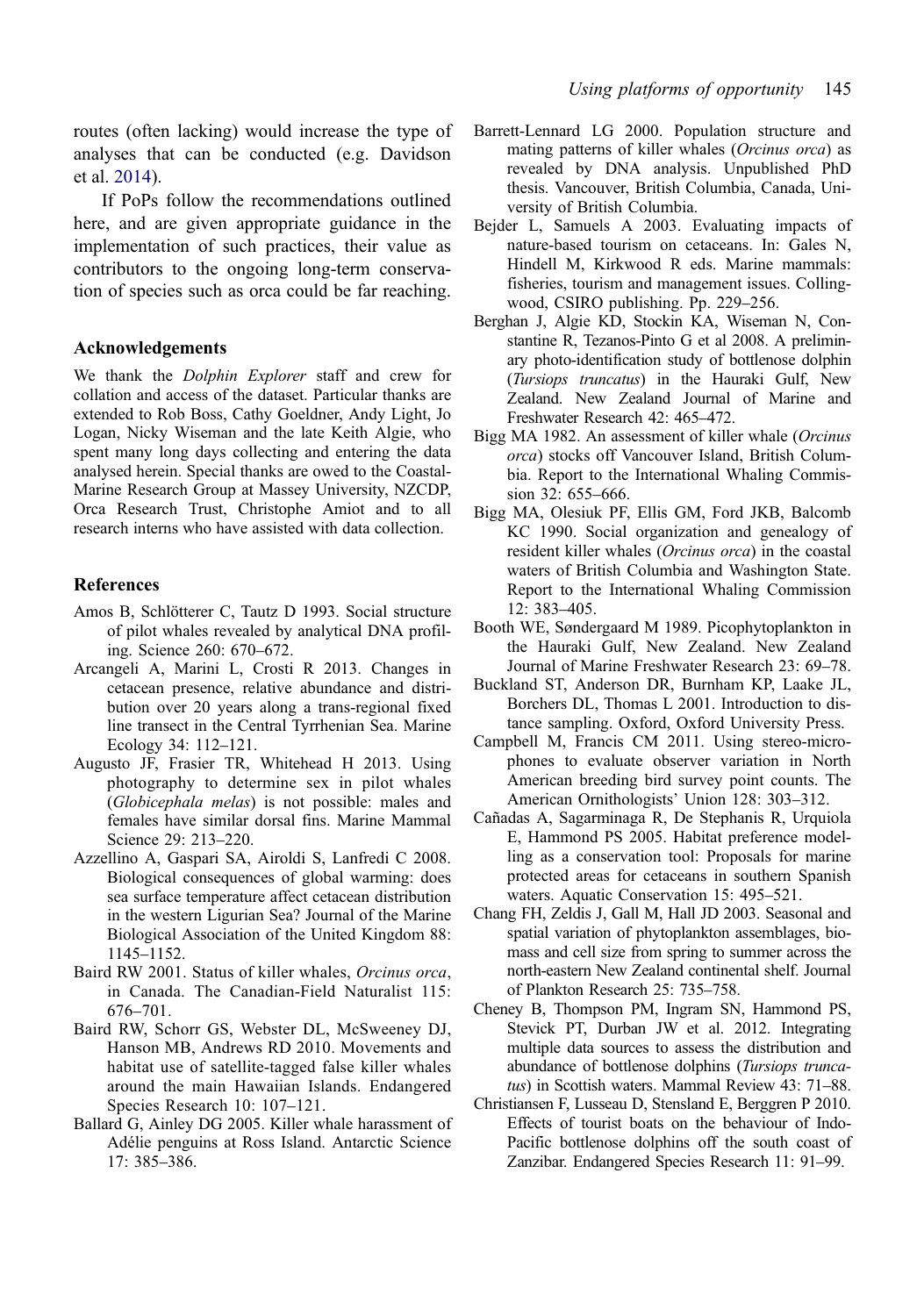- <span id="page-15-0"></span>Clemens S, Boss R, Light A, Stockin KA 2011. Attack on little blue penguin by a New Zealand fur seal. New Zealand Journal of Zoology 38: 333–336.
- Clutton-Brock TH, Lukas D 2012. The evolution of social philopatry and dispersal in female mammals. Molecular Ecology Resources 21: 472–492.
- Compton R, Banks A, Goodwin L, Hooker SK 2007. Pilot cetacean survey of the sub-Arctic North Atlantic utilizing a cruise-ship platform. Journal of the Marine Biological Association of the United Kingdom 87: 321–325.
- Condy PR, van Aarde RJ, Bester MN 1978. The seasonal occurrence and behaviour of killer whales Orcinus orca, at Marion Island. Journal of Zoology 184: 449–464.
- Connor RC, Mann J, Tyack PL, Whitehead H 1998. Social evolution in toothed whales. Trends in Ecology and Evolution 13: 228–232.
- Dahood AD, Würsig B, Vernon Z, Bradshaw I, Buurman D, Buurman L 2008. Tour operator data illustrate long term dusky dolphin (Lagenorhynchus obscurus) occurrence patterns near Kaikoura, New Zealand. Report to the International Whaling Commission 60: 1–9.
- Davidson EH, Currie JJ, Stack SH, Kaufman GD, Martinez E 2014. Whale and Dolphin Tracker, a web-application for recording cetacean sighting data in real-time: example using opportunistic observations reported in 2013 from tour vessels off Maui, Hawai`i. Report to the International Whaling Commission 65b: 1–17.
- Davies JM, Dunne RP, Brown BE 1997. Coral bleaching and elevated sea-water temperature in Milne Bay Province, Papua New Guinea, 1996. Marine Freshwater Research 48: 513–516.
- de Boer MN 2010. Spring distribution and density of minke whale Balaenoptera acutorostrata along an offshore bank in the central North Sea. Marine Ecology Progress Series 408: 265–274.
- Dickinson JL, Zuckerberg B, Bonter DN 2010. Citizen science as an ecological research tool: challenges and benefits. Annual Review of Ecology, Evolution and Systematics 41: 149–172.
- Duffus DA, Baird RW 1995. Killer whales, whalewatching and management: a status report. Whalewatcher 29: 14–17.
- Duffus DA, Dearden P 1993. Recreational use, valuation, and management, of killer whales (Orcinus orca) on Canada's Pacific coast. Environmental Conservation 20: 149–156.
- Dwyer SL, Visser IN 2011. Cookie Cutter Shark (Isistius sp.) bites on cetaceans, with particular reference to killer whales (orca) (Orcinus orca). Aquatic Mammals 37: 111–138.
- Evans PGH, Hammond PS 2004. Monitoring cetaceans in European waters. Mammal Review 34: 131–156.
- Eyre FJ, Frizell J 2012. A note on observations of cetaceans in the Indian Ocean Sanctuary, Australia to Israel, April 1995. Journal of Cetacean Research and Management 12: 277–285.
- Filatova OA, Fedutin ID, Burdin AM, Hoyt E 2006. Using a mobile hydrophone stereo system for realtime acoustic localization of killer whales (Orcinus orca). Applied Acoustics 67: 1243–1248.
- Fleiss JL 1981. Statistical methods for rates and proportions. New York City, NY, Wiley-Interscience.
- Ford JKB, Ellis GM 1999. Transients: mammal-hunting killer whales. Vancouver, University of British Columbia Press.
- Ford JKB, Ellis GM, Balcomb KC 1994. Killer whales: the natural history and genealogy of Orcinus orca in British Columbia and Washington State. Vancouver, University of British Columbia Press.
- Ford JKB, Ellis GM, Matkin DR, Balcomb KC, Briggs D, Morton AB 2005. Killer whale attacks on minke whales: prey capture and anti-predator tactics. Marine Mammal Science 21: 603–618.
- García-Godos I 2004. Killer Whale (Orcinus orca) occurrence off Peru, 1995-2003. Latin American Journal of Aquatic Mammals 3: 177–180.
- Hammond PS, Berggren P, Benke H, Borchers DL, Collet A, Heide-Jørgensen MP et al. 2002. Abundance of harbour porpoise and other cetaceans in the North Sea and adjacent waters. Journal of Applied Ecology 39: 361–376.
- Hauser DDW, VanBlaricom GR, Holmes EE, Osborne RW 2006. Evaluating the use of whale watch data in determining killer whale (Orcinus orca) distribution patterns. Journal of Cetacean Research Management 8: 273–281.
- Heimlich-Boran JR 1993. Social organisation of the short-finned pilot whale, globicephala macrorhynchus, with special reference to the comparative social ecology of delphinids. Unpublished PhD thesis. Cambridge, UK, University of Cambridge.
- Hoyt E 2006. Whale watching and marine ecotourism in Russia. An introductory guide for companies, conservation groups and individuals wanting to promote or set up marine ecotours in Russia. Wiltshire, The Whale and Dolphin Conservation Society.
- Hoyt E, Iñíguez M 2008. The state of whale watching in Latin America. Chippenham, WDCS; Yarmouth Port, IFAW; London, Global Ocean.
- Ingram SN, Walshe L, Johnson D, Rogan E 2007. Habitat portioning and the influence of benthic topography and oceanography on the distribution of fin and minke whales in the Bay of Fundy, Canada. Journal of the Marine Biological Association of the United Kingdom 87: 149–156.
- Iñíguez MA 2001. Seasonal distribution of killer whales (Orcinus orca) in Northern Patagonia, Argentina. Aquatic Mammals 27: 154–161.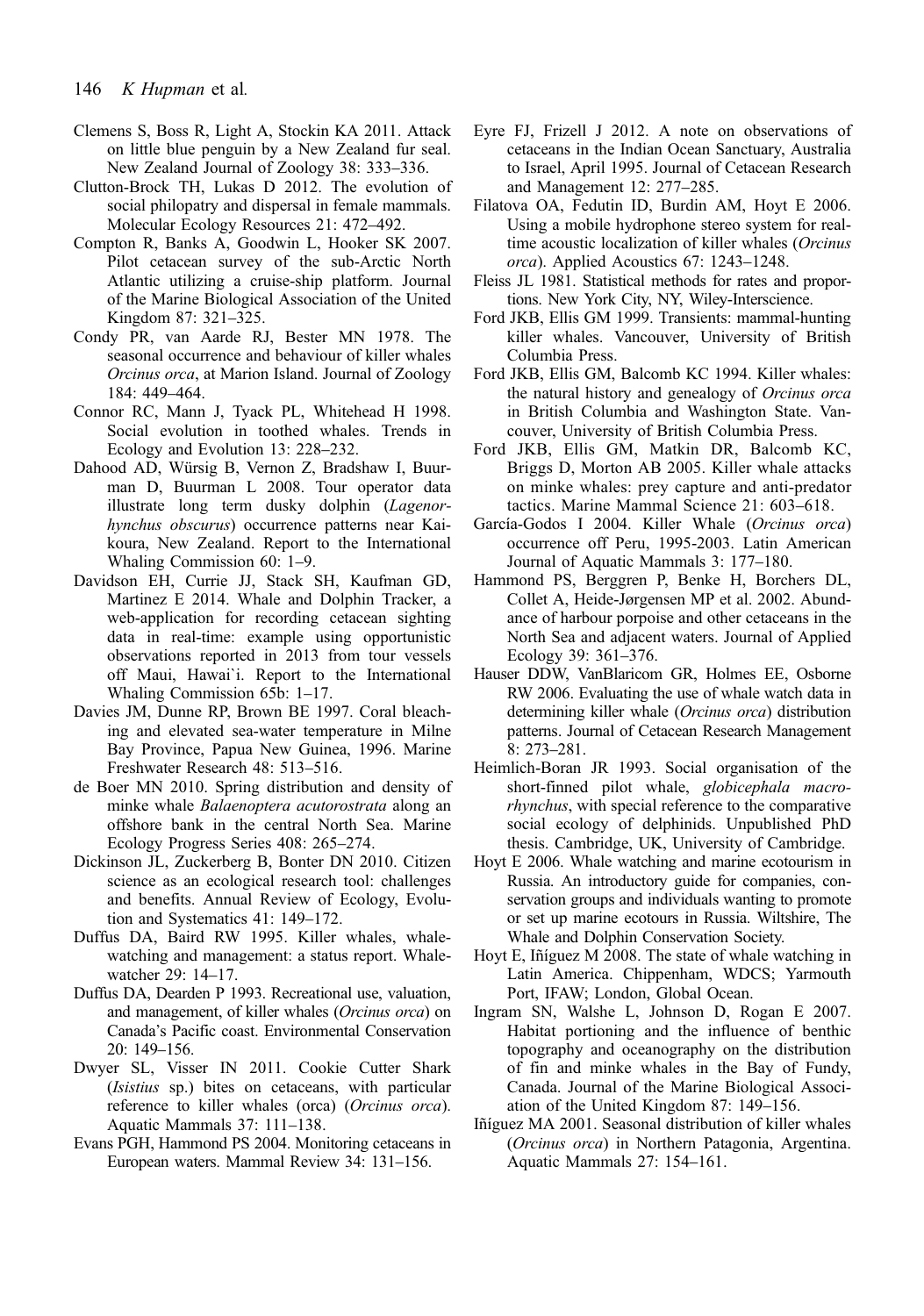- <span id="page-16-0"></span>Iñíguez MA, Tossenberger VP, Gasparrou C 2005. Socioecology of killer whales *(Orcinus orca*) in northern Patagonia, Argentina. Report to the International Whaling Commission 57: 1–9.
- Isojunno S, Matthiopoulos J, Evans PGH 2012. Harbour porpoise habitat preferences: robust spatio-temporal inferences from opportunistic data. Marine Ecology Progress Series 448: 155–170.
- Ivkovich T, Filatova OA, Burdin AM, Sato H, Hoyt E 2010. The social organization of resident-type killer whales (Orcinus orca) in Avacha Gulf, Northwest Pacific, as revealed through association patterns and acoustic similarity. Mammalian Biology 75: 198–210.
- Janik VM 2000. Source levels and the estimated active space of bottlenose dolphin (Tursiops truncatus) whistles in the Moray Firth, Scotland. Journal of Comparative Physiology 186: 673–680.
- Kaufman GD, Maldini D, Ward B, Merrill P, Moore B, Kaufman M 2011. Enhancing platforms of opportunity data collection using newly developed Whale & Dolphin Tracker software. Report to the International Whaling Commission 63: 1–12.
- Kiszka J, Macleod K, Van Canneyt O, Walker D, Ridoux V 2007. Distribution, encounter rates, and habitat characteristics of toothed cetaceans in the Bay of Biscay and adjacent waters from platformof-opportunity data. ICES Journal of Marine Science 64: 1033–1043.
- Koslovsky S 2008. Wandering whale watches: the effectiveness of whale watches as a platform of opportunity for data collection. Unpublished MSc thesis. Durham, NC, USA, Duke University.
- Leatherwood S, Matkin CO, Hall JD, Ellis GE 1990. Killer whales, Orcinus orca, photo-identified in Prince William Sound, Alaska, 1976 through 1987. Canadian Field-Naturalist 104: 362–371.
- Lodi L, Farias-Junior S 2011. Movements of a solitary adult male killer whale, Orcinus orca (Cetacea, Delphinidae), along the coast of south-eastern Brazil. Pan-American Journal of Aquatic Sciences 6: 325–328.
- Lopez JC, Lopez D 1985. Killer whales (Orcinus orca) of Patagonia, and their behavior of intentional stranding while hunting nearshore. Journal of Mammalogy 66: 181–183.
- Lusseau D 2004. The hidden cost of tourism: detecting long – term effects of tourism using behavioral information. Ecology and Society 9: 1–15.
- Lusseau D, Slooten E 2002. Cetacean sightings off the Fiordland coastline: analysis of commercial marine mammal viewing data 1996-99. Science for Conservation 187: 1–42.
- Macleod CD, Brereton T, Martin C 2009. Changes in the occurrence of common dolphins, striped dolphins and harbour porpoises in the English Channel and

Bay of Biscay. Journal of Marine Biological Association of the United Kingdom 89: 1059–1065.

- Manighetti B, Carter L 1999. Across-shelf sediment dispersal, Hauraki Gulf, New Zealand. Marine Ge‐ ology 160: 271–300.
- Maniscalco JM, Matkin CO, Maldini D, Calkins DG, Atkinson S 2007. Assessing killer whale predation on Steller sea lions from field observations in kenai fjords, Alaska. Marine Mammal Science  $23: 306 - 321.$
- Mann J 1999. Behavioral sampling methods for cetaceans: a review and critique. Marine Mammal Science 15: 102–122.
- Martinez E 2010. Responses of South Island Hector's dolphins (Cephalorhynchus hectori hectori) to vessel activity (including tourism operations) in Akaroa Harbour, Banks Peninsula, New Zealand. Unpublished PhD thesis. Auckland, New Zealand, Massey University.
- Martinez E, Stockin KA 2011. Report on the usefulness of information collected from marine mammal permittees in the form of data sheets in Akaroa Harbour, New Zealand. Internal report for the Department of Conservation. Canterbury Conservancy, New Zealand.
- McCluskey SM 2006. Space use patterns and population trends of southern resident killer whales (Orcinus orca) in relation to distribution and abundance of Pacific salmon (Oncorhynchus spp.) in the inland marine waters of Washington State and British Columbia. Unpublished MSc thesis. USA, University of Washington.
- MMPR 1992. Marine Mammals Protection Regulations. Parliamentary Counsel Office. [www.legis](http://www.legislation.govt.nz/regulation/public/1992/0322/latest/DLM168286.html) [lation.govt.nz/regulation/public/1992/0322/latest/](http://www.legislation.govt.nz/regulation/public/1992/0322/latest/DLM168286.html) [DLM168286.html](http://www.legislation.govt.nz/regulation/public/1992/0322/latest/DLM168286.html) (accessed 12 January 2012).
- Moura AE, Sillero N, Rodrigues A 2012. Common dolphin (Delphinus delphis) habitat preferences using data from two platforms of opportunity. Acta Oecologica 38: 24–32.
- Neumann DR, Orams MB 2006. Impacts of ecotourism on short-beaked common dolphins (Delphinus delphis) in Mercury Bay, New Zealand. Aquatic Mammals 32: 1–9.
- O'Callaghan TM, Baker CS 2002. Summer cetacean community, with particular reference to Bryde's whales, in the Hauraki Gulf, New Zealand. Wellington, New Zealand, Department of Conservation Science Internal Series 55, Department of Conservation.
- Palacios DM, Herrera JC, Gerrodette T, Garcia C, Soler GA, Avila IC et al. 2012. Cetacean distribution and relative abundance in Colombia's Pacific EEZ from survey cruises and platforms of opportunity. Journal of Cetacean Research and Management 12: 45–60.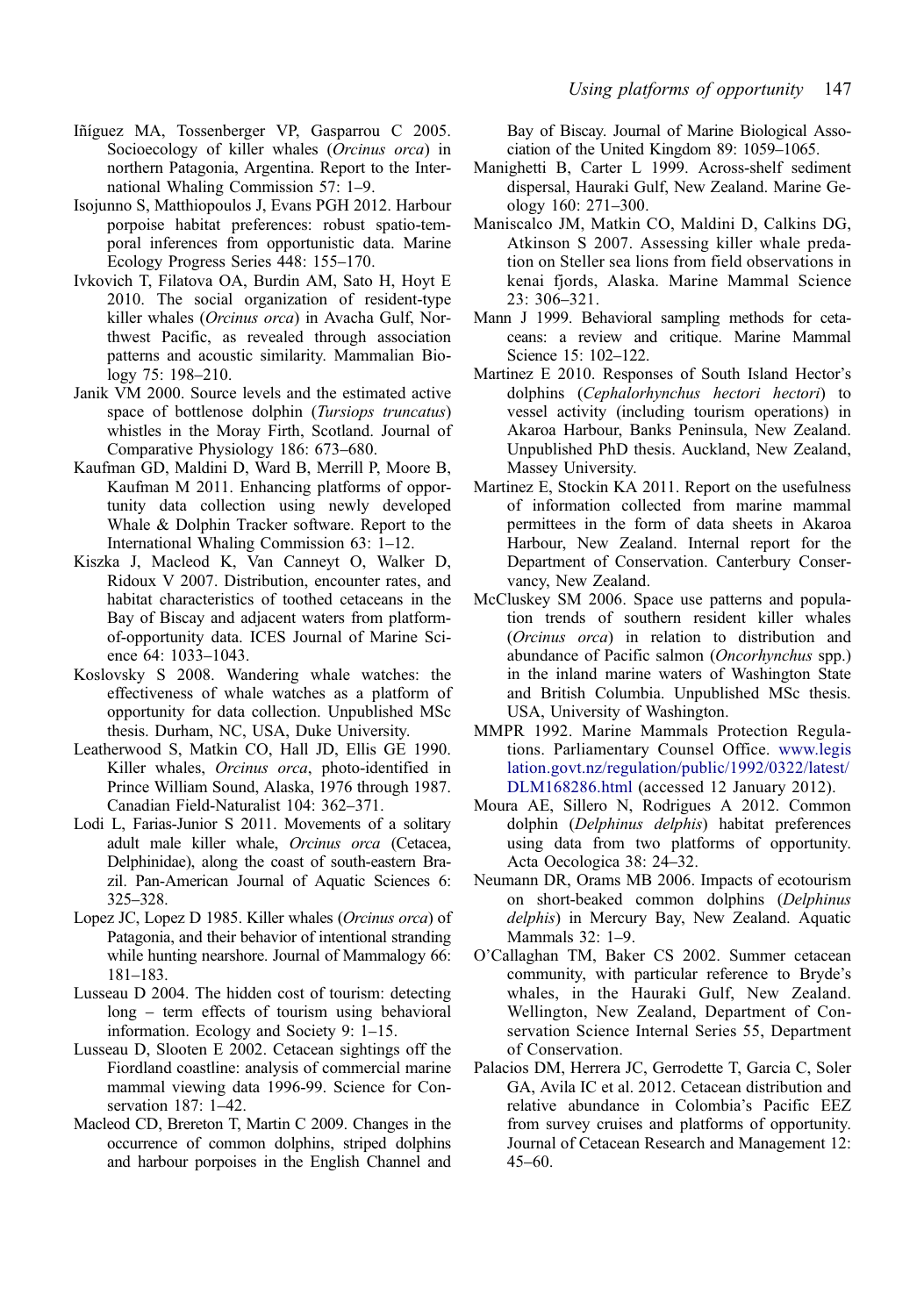- <span id="page-17-0"></span>Perez-Vallazza C, Alvarez-Vazquez R, Cardona L, Pintado C, Hernandez-Brito J 2008. Cetacean diversity at the west coast of La Palma Island (Canary Islands). Journal of the Marine Biological Association of the United Kingdom 88: 1289–1296.
- Peters KJ, Parra GJ, Skuza PP, Möller LM 2012. First insights into the effects of swim-with-dolphin tourism on the behavior, response, and group structure of southern Australian bottlenose dolphins. Marine Mammal Science 29: E484–E497.
- Petrella V, Martinez E, Anderson MG, Stockin KA 2011. Whistle characteristics of common dolphins (Delphinus sp.) in the Hauraki Gulf, New Zealand. Marine Mammal Science 28: 479–496.
- Pistorius PA, Taylor FE, Louw C, Hanise B, Bester MN, De Wet C et al. 2002. Distribution, movement, and estimated population size of killer whales at Marion Island, December 2000. South African Journal of Wildlife Research 32: 86–92.
- Proctor R, Greig MJN 1989. A numerical model investigation of the residual circulation in the Hauraki Gulf, New Zealand. New Zealand Journal of Marine and Freshwater Research 23: 421–442.
- Redfern JV, Ferguson MC, Becker EA, Hyrenbach KD, Good C, Barlow J et al. 2006. Techniques for cetacean-habitat modelling. Marine Ecology Progress Series 310: 271–295.
- Robbins J 2000. A review of scientific contributions from commercial whale watching platforms. Report to the International Whaling Commission 52: 1–11.
- Robbins J, Mattila DK 2000. The use of commercial whale watching platforms in the study of cetaceans: benefits and limitations. Report to the International Whaling Commission 52: 1–7.
- Sakai M, Wang D, Wang K, Li S, Akamatsu T 2011. Do porpoises choose their associates? A new method for analyzing social relationships among cetaceans. PLoS One 6: 1–8.
- Santos MCdO, da Silva E 2009. Records of a male killer whale (Orcinus orca) off southeastern Brazil. Brazilian Journal of Oceanography 57: 65–68.
- Santos MCdO, Netto DF 2005. Killer whale (Orcinus orca) predation on a Franciscan dolphin (Pontoporia blainvillei) in Brazilian waters. Latin American Journal of Aquatic Mammals 4: 69–72.
- Sardi KA, Weinrich MT, Connor RC 2005. Social Interactions of humpback whale (Megaptera novaeangliae) mother/calf pairs on a North Atlantic feeding ground. Behaviour 142: 731–750.
- Sikes EL, Uhle ME, Nodder SD, Howard ME 2009. Sources of organic matter in a coastal marine environment: evidence from n-alkanes and their δ13C distributions in the Hauraki Gulf, New Zealand. Marine Chemistry 113: 149–163.
- Simmonds MP 2006. Into the brains of whales. Applied Animal Behaviour Science 100: 103–116.
- SPSS Inc. 2009. PASW statistics for Windows, v.18.0. Chicago, SPSS Inc.
- Stanton B, Sutton P 2003. Velocity measurements in the East Auckland Current north-east of North Cape, New Zealand. New Zealand Journal of Marine and Freshwater Research 37: 195–204.
- Stockin KA, Binedell V, Wiseman N, Brunron DH, Orams MB 2009. Behavior of free-ranging common dolphins (Delphinus sp.) in the Hauraki Gulf, New Zealand. Marine Mammal Science 25: 283–301.
- Stockin KA, Lusseau D, Binedell V, Wiseman N, Orams MB 2008a. Tourism affects the behavioural budget of the common dolphin Delphinus sp. in the Hauraki Gulf, New Zealand. Marine Ecology Progress Series 355: 287–295.
- Stockin KA, Pierce GJ, Binedell V, Wiseman N, Orams MB 2008b. Factors affecting the occurrence and demographics of common dolphins (Delphinus sp.) in the Hauraki Gulf, New Zealand. Aquatic Mammals  $34 \cdot 200 - 211$ .
- Visser IN 1999a. Antarctic orca in New Zealand? New Zealand Journal of Marine and Freshwater Research 33: 515–520.
- Visser IN 1999b. Propeller scars and known migration of two orca (Orcinus orca) in New Zealand waters. New Zealand Journal of Marine and Freshwater Research 33: 635–642.
- Visser IN 1999c. Benthic foraging on stingrays by killer whales (Orcinus orca) in New Zealand Waters. Marine Mammal Science 15: 220–227.
- Visser IN 2000. Orca (Orcinus orca) in New Zealand waters. Unpublished PhD thesis. Auckland, New Zealand, Auckland University.
- Visser IN 2005. First observations of feeding on thresher (Alopias vulpinus) and hammerhead (Sphyrna zygaena) sharks by killer whales (Orcinus orca) specialising on elasmobranch prey. Aquatic Mammals 31: 83–88.
- Visser IN 2007. Killer whales in New Zealand waters: status and distribution with comments on foraging. Report to the International Whaling Commission 59: 1–11.
- Visser IN, Bonoccorso FJ 2003. New observations and a review of killer whale (*Orcinus orca*) sightings in Papua New Guinea waters. Aquatic Mammals 29: 150–172.
- Visser IN, Fertl DC 2000. Stranding, resighting and boat strike of a killer whale (Orcinus orca) off New Zealand. Aquatic Mammals 26: 232–240.
- Visser IN, Zaeschmar J, Halliday J, Abraham A, Ball P, Bradley R et al. 2010. First record of predation on false killer whales (Pseudorca crassidens) by killer whales (Orcinus orca). Aquatic Mammals 36: 195–204.
- Wall D, O'Brien J, Meade J, Allen BM 2006. Summer distribution and relative abundance of cetaceans off